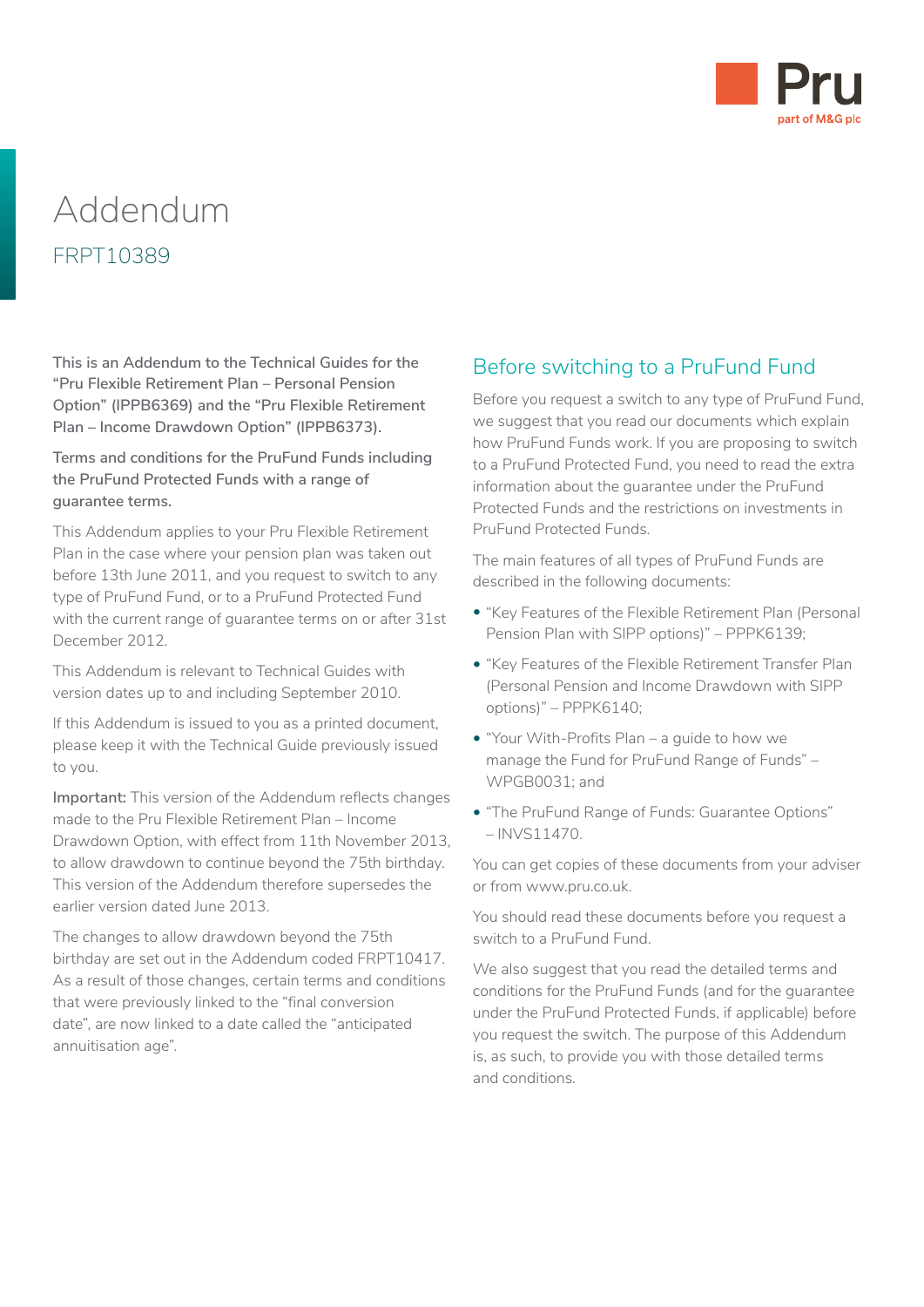#### **Important note: Investments in the PruFund Protected Growth Fund with rolling guarantee**

The terms and conditions set out in this Addendum do not cover the PruFund Protected Growth Fund with rolling guarantee. The rolling guarantee option has been closed to new investments and switches-in since 31st December 2009.

If your pension plan is invested in the PruFund Protected Growth Fund with rolling guarantee, your investment remains subject to the terms and conditions for that guarantee until you sell all units out of that fund. The terms and conditions for the PruFund Protected Growth Fund with rolling guarantee were changed with effect from 1st June 2013. The replacement terms and conditions are set out in the Addendum coded FRPT10400. The Addendum coded FRPT10400 has also been updated to reflect the introduction of the "anticipated annuitisation age" under income drawdown plans.

You should also note that investments in a PruFund Protected Fund can only have one guarantee type under the same pension plan. So, if your pension plan is invested in the PruFund Protected Fund with rolling guarantee, you cannot also invest under the same pension plan in the guarantee options described in this Addendum. Different guarantee types can, however, be held under different pension plans.

## Contents of Addendum

This Addendum contains the following sections:

## Section 1. General

This section contains general information including details of how the Addendum affects the terms and conditions in your Technical Guide(s).

## Section 2. The PruFund Funds

This section contains the terms and conditions for the operation of the PruFund Funds and for investing in the PruFund Funds.

## Section 3. Investing in a PruFund Protected Fund and operation of the PruFund Protected Fund guarantee

This section contains the terms and conditions for the current range of guarantee terms under the PruFund Protected Funds, which were launched under the Pru Flexible Retirement Plan on 13th June 2011.

## Section 4. Fund switches

This section contains the terms and conditions for switching between all types of funds, including the PruFund Funds, the With-Profits Fund and the Unit-Linked Funds.

## Section 5. Annual Management Charges

This section contains the terms and conditions for the deduction of Annual Management Charges under the PruFund Funds. It also explains how the Annual Management Charge is affected by switching between different types of fund.

## Section 6. Meanings of special words and expressions

This section explains the meanings of the special words and expressions used throughout sections 1 to 6 (shown in *bold italics*). This Addendum covers more than one type of Technical Guide, and therefore we have used some new special words and expressions when a generic expression can be used for two types of pension plan and when the provisions apply in the same way to both types of pension plan – for example the generic expression "pension plan" is used when the pension plan in question could either be a "PP plan" or an "income drawdown plan".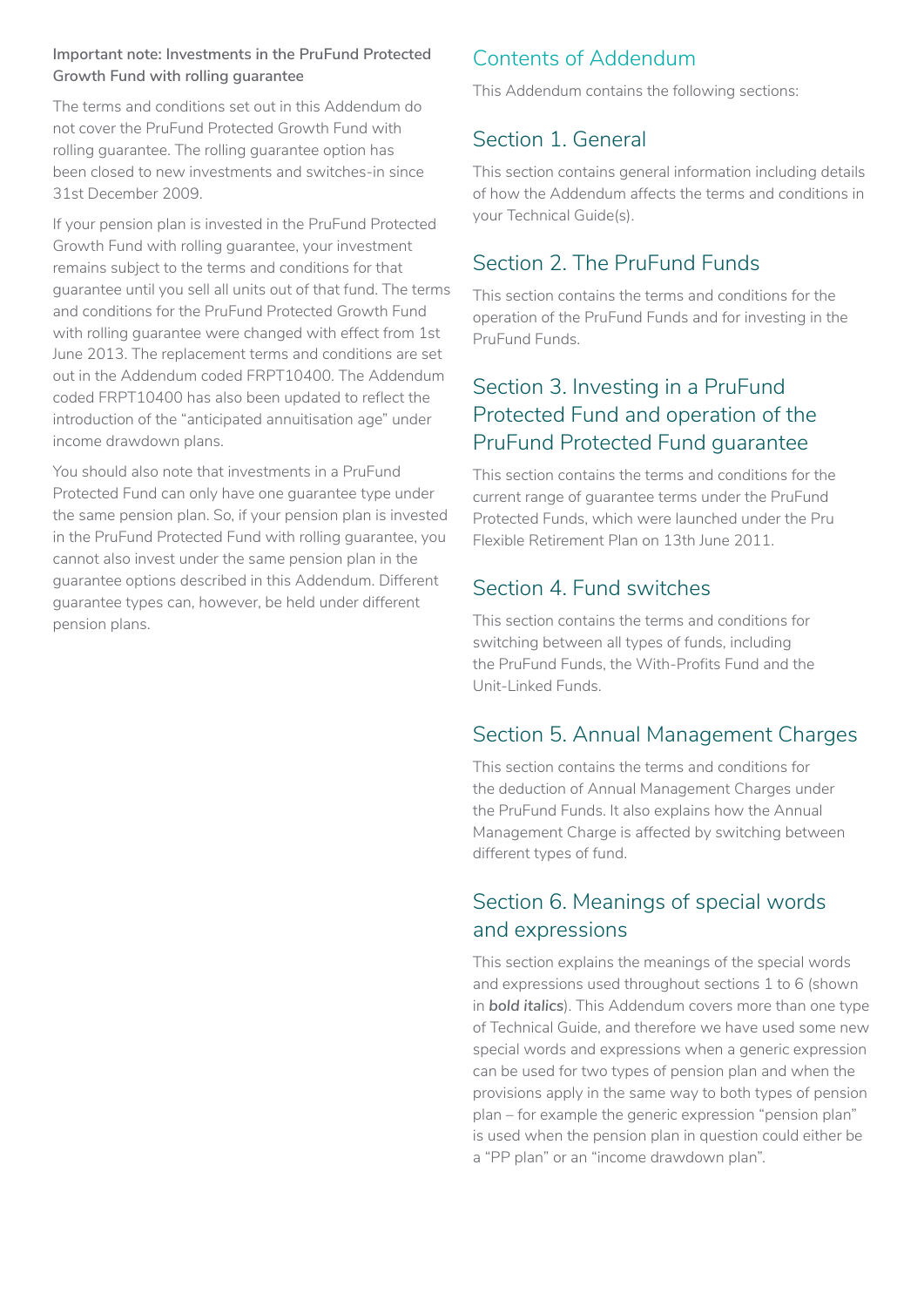## 1. General

### **1.1** Interpretation

The words and expressions shown in *bold italics* are explained in section 6 of this Addendum.

In this Addendum the words "we", "us" and "our" refer to The Prudential Assurance Company Limited.

References to specific "sections" are to sections of this Addendum.

Throughout this Addendum there are references to the effective dates used for transactions, notices and requests. These effective dates depend on when we treat items as having been received. A full explanation of when we treat items as having been received is set out in the *Technical Guide(s)*.

## **1.2** Application of Addendum to Technical Guide(s)

Where the *Technical Guide(s)* already issued to the *member* sets out terms and conditions relating to the *PruFund Funds*, those provisions are replaced by the provisions set out in sections 2 and 3 of this Addendum. If the *Technical Guide(s)* already issued to the *member* does not contain any terms and conditions for *PruFund Funds*, the provisions in sections 2 and 3 represent additional terms and conditions which are deemed to be part of that *Technical Guide(s)*.

The switching provisions set out in section 4 of this Addendum replace in their entirety the switching provisions set out in the *Technical Guide(s)* already issued to the *member*.

The Annual Management Charge provisions set out in section 5 of this Addendum sit alongside the Annual Management Charge provisions in the *Technical Guide(s)*  already issued to the *member*.

## 2. The PruFund Funds

## **2.1** PruFund types

The *PruFund Funds* are "unitised with-profits funds" managed by companies within *M&G plc* and provided through the *Prudential With-Profits Fund*. The *PruFund Funds* (and associated *PruFund Accounts*) participate in the profits of the *Prudential With-Profits Fund* exclusively through increases in the *unit price* (see section 2.8).

There are two types of *PruFund Fund: PruFund Protected Funds* and non-protected *PruFund Funds*.

*PruFund Protected Funds* offer a guarantee in exchange for payment of a *guarantee charge*, as described in section 3.13. Non-protected *PruFund Funds* do not offer any guarantee.

## **2.2** Availability of PruFund Funds

A number of *PruFund Funds* are currently relevant to the Pru Flexible Retirement Plan. These are described in our current funds literature, which is available from us on request.

The availability of the *PruFund Funds* is subject to our powers in the *Technical Guide(s)* to make changes to *funds* and to close, merge, wind-up and withdraw *funds*. It should also be noted that each *fund* within a *PruFund pair* can be withdrawn independently of the other *fund*  in that *PruFund pair*.

*Units* may not be held in more than one *PruFund Protected Fund* at the same time under a *pension plan*. See also sections 3.2.2 and 4.5.

## **2.3** PruFund Accounts

Each *PruFund Fund* has a corresponding *PruFund Account*. Amounts to be invested in a *PruFund Fund* are initially invested in the corresponding *PruFund Account*.

## **2.4** PruFund pairs and PruFund Account pairs

A *PruFund Protected Fund* will always have a corresponding non-protected *PruFund Fund* which shares the same descriptive title. These corresponding *funds* are described as a *PruFund pair*. An example of a *PruFund pair* is the PruFund Protected Cautious Fund and the PruFund Cautious Fund (both of these *funds* being currently available under the Pru Flexible Retirement Plan).

Conversely, not all non-protected *PruFund Funds* are part of a *PruFund pair*. For example, the PruFund 0-30 Fund is currently a non-protected *PruFund Fund* which does not correspond to a *PruFund Protected Fund*, and therefore that *fund* does not form part of a *PruFund pair*.

Where two *PruFund Accounts* share the same descriptive name these form a *PruFund Account pair*.

Where a *PruFund Fund* forms part of a *PruFund pair*, both *PruFund Funds* within that *PruFund pair* are taken together when we calculate the *expected growth rate*  and the *unit prices* under sections 2.8.1 to 2.8.3, or when we assess whether the smoothing process should be suspended under section 2.8.4. Likewise, where a *PruFund Account* forms part of a *PruFund Account pair*, both *PruFund Accounts* within that *PruFund Account pair* are taken together when we calculate the *expected growth rate* and the *unit prices* under section 2.8.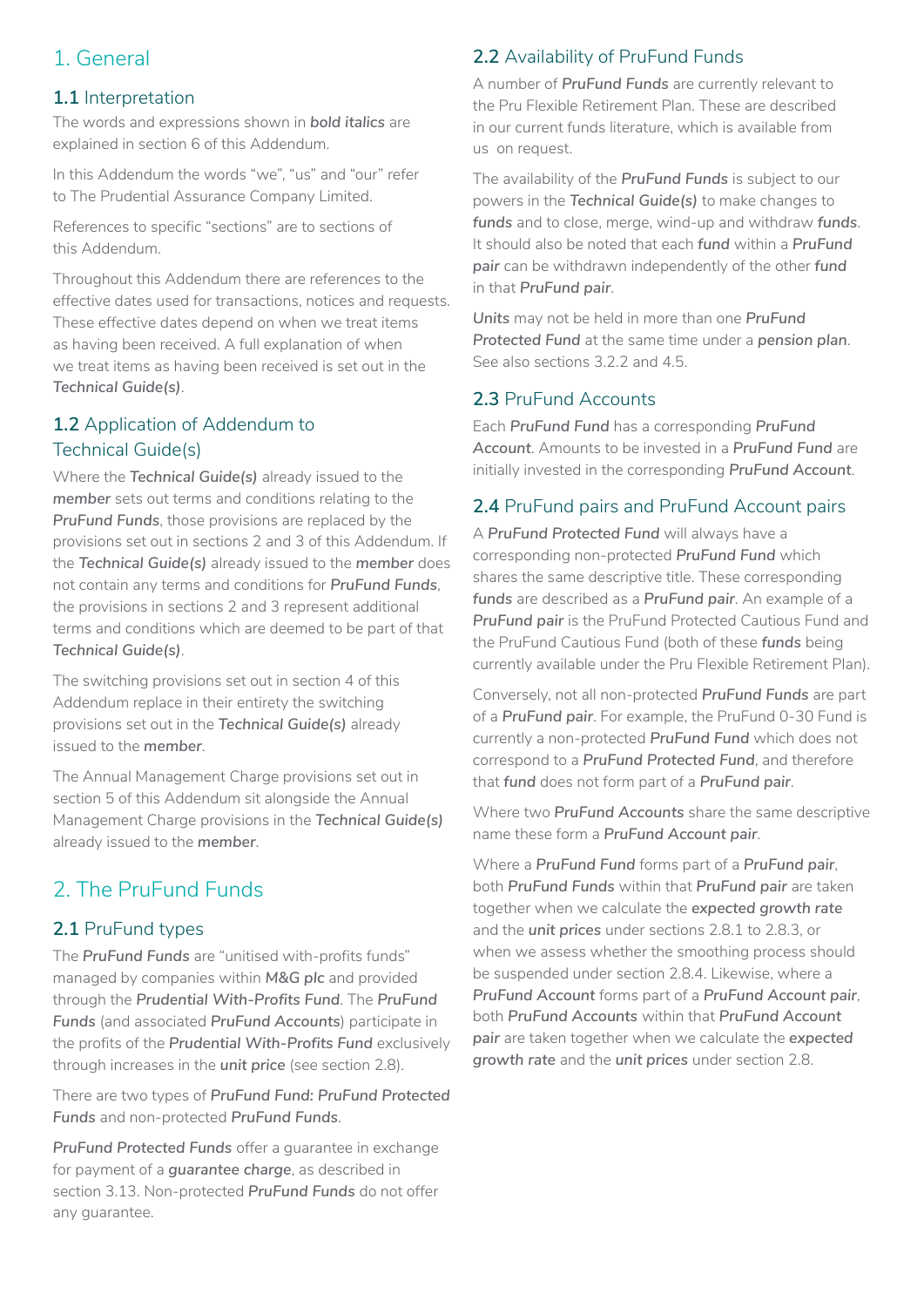## **2.5** The PruFund Funds, the PruFund Accounts and the Prudential With-Profits Fund

The *PruFund Funds* and the *PruFund Accounts* form part of a sub-fund of the *Prudential With-Profits Fund*. The assets of the *PruFund Funds* and *PruFund Accounts* are not separately identifiable from the other assets of the relevant sub-fund of the *Prudential With-Profits Fund*.

Each *PruFund Fund* and each *PruFund Account* has its own *unit price*.

In the case of *PruFund pairs*, *PruFund Funds* within the same *PruFund pair* have the same *unit price*. *PruFund Accounts* within the same *PruFund Account pair* also have the same *unit price*.

The *unit prices* for the *PruFund Accounts* are, however, independent from the *unit prices* for the corresponding *PruFund Funds*.

The *unit prices* of separate *PruFund pairs* and *PruFund Account pairs* are also independent from each other.

## **2.6** Operation of the PruFund Accounts

(a) If the *member* requests for:

- regular contributions, a single contribution or a transfer payment to be invested in a *PruFund Fund*; or
- a switch of existing *units* to be made to a *PruFund Fund* (except where *units* are switched between the two *PruFund Funds* within the same *PruFund pair*), we first of all allocate the appropriate amount to the relevant *PruFund Account*.

**Note:** The amount is allocated to the *PruFund Account*  as described above, irrespective of whether the request is carried out on a *quarter date* or between *quarter dates*. This means that where an amount is invested or switched on a *quarter date* it will (subject to section 2.6(b)) normally remain in that *PruFund Account* until it is switched to the relevant *PruFund Fund* at the next *quarter date* in accordance with section 2.6(c). If, however, the amount is allocated on a *quarter date* and there are already *units*  held under the *pension plan* in the relevant *PruFund Account*, this does not apply; in that instance, the total amount in the *PruFund Account* will be switched into the destination *PruFund Fund* at that *quarter date*.

(b) At any time before the next *quarter date* following the date that *units* are allocated under section 2.6(a), we can sell *units* in the *PruFund Account* (subject to a 28 day waiting period, where applicable, under section 2.9):

- to meet the Annual Management Charge and, if applicable, any *guarantee charge*;
- to buy an annuity or pay any benefits; or
- to make a transfer-out.
- (c) On each *quarter date*, any *units* remaining in the *PruFund Account* under the *pension plan* are sold and the amount realised is used to buy *units* in the relevant *PruFund Fund*.
- (d) The purpose of the *PruFund Accounts* is to channel investment into the *PruFund Funds*. As such:
	- (i) The *member* cannot request a switch to a *PruFund Account*.
	- (ii) The *member* cannot request a switch from a *PruFund Account*.
	- (iii) The investment must have been used to buy *units*  in the *PruFund Fund* before the *member* can make any requests to switch *units* from that *PruFund*  **Fund** under section 4.

### **2.7** Unit prices – the PruFund Accounts

The *unit prices* of *units* of the *PruFund Accounts* on any *working day* are determined by us.

On each *quarter date*, our Board of Directors sets an *expected growth rate* for each *PruFund Account* or *PruFund Account pair*, and the *unit prices* are increased in line with that *expected growth rate* until and including the next *quarter date*. The *expected growth rate* is determined in accordance with section 2.8.1 and relates to the *expected growth rate* of the corresponding *PruFund Fund* or *PruFund pair*.

If the smoothing process has been suspended (see section 2.8.4), the *unit prices* within the *PruFund Account(s)* will continue to grow at the relevant *expected growth rate*. This *expected growth rate* will continue to be set on each *quarter date* and will apply to the *PruFund Account(s)*  during the period of suspension.

## **2.8** Unit prices – the PruFund Funds and the smoothing process

#### **2.8.1 Expected growth rate**

On each *quarter date*, our Board of Directors sets and publishes an *expected growth rate* for each *PruFund Fund* or *PruFund pair*. Subject to any other adjustment in line with the terms and conditions in this Addendum, the *unit prices* within the *PruFund Funds* will increase in line with the then current *expected growth rate* every day from and including the day after the *quarter date* on which the *expected growth rate* is set until and including the next *quarter date*.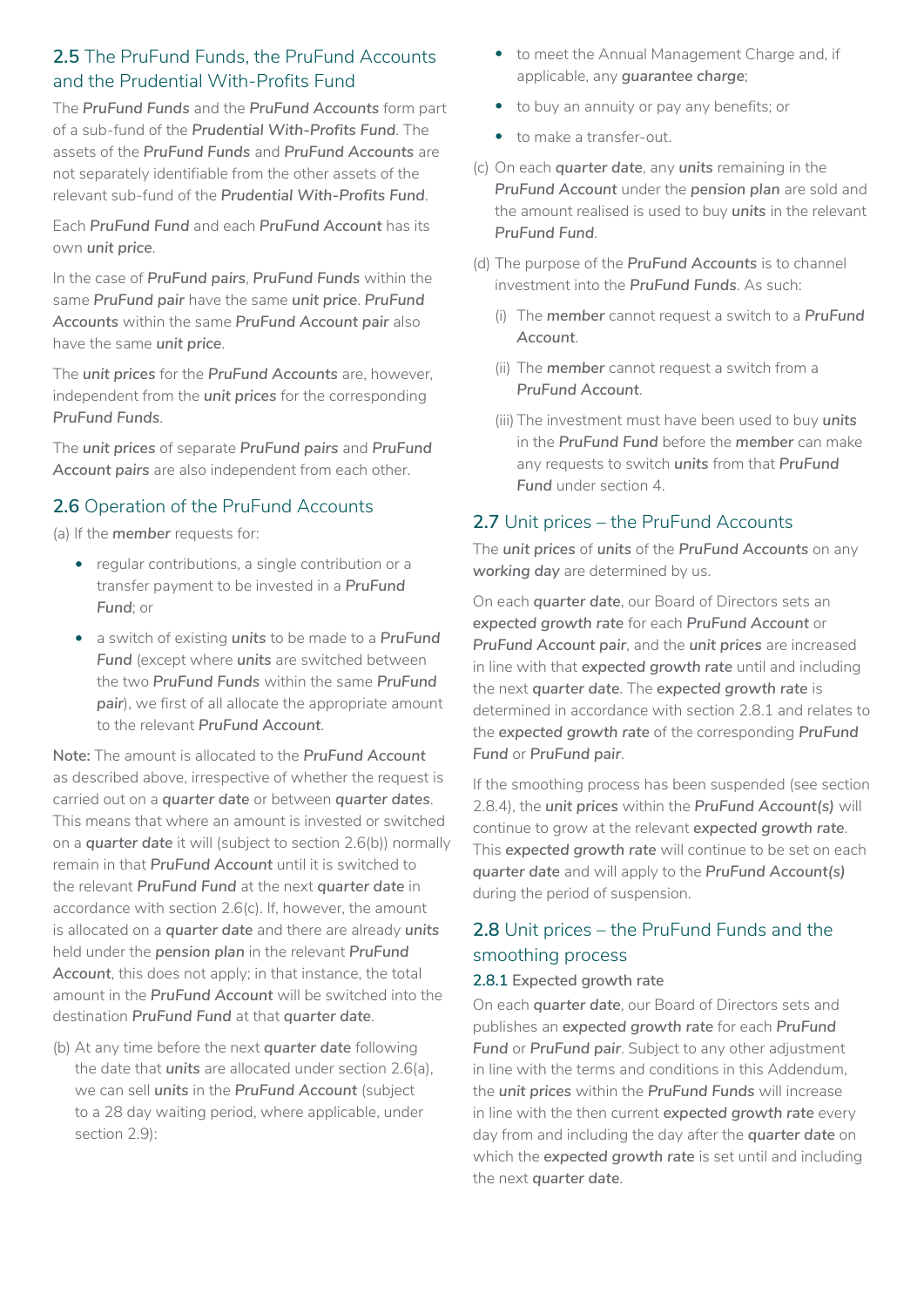#### **2.8.2 Calculation of unit price at each quarter date**

Unless the smoothing process has been suspended (see section 2.8.4), the calculation of *unit prices* at each quarter date will be as follows:

(a) At each *quarter date*, after application of the relevant *expected growth rate*, we compare the *net asset value per unit* of each *PruFund Fund* or *PruFund pair*  to its *unit price* on that day. If the *net asset value per unit* is within 5% of the *unit price*, the *unit price* will not change.

However, subject to section 2.8.3:

- If the *net asset value per unit* is 5% (or more) above the *unit price*, the *unit price* will be increased on the *quarter date* by half the difference. If the *net asset value per unit* is more than 10% above the *unit price* then this adjustment will be repeatedly applied until the *net asset value per unit* is less than 5% above the *unit price*.
- If the *net asset value per unit* is 5% (or more) below the *unit price*, the *unit price* will be reduced on the *quarter date* by half the difference. If the *net asset value per unit* is more than 10% below the *unit price* then this adjustment will be repeatedly applied until the *net asset value per unit* is less than 5% below the *unit price*.
- (b) The *unit price* on the day after the *quarter date* will increase in line with the new *expected growth rate*, as described in section 2.8.1.

#### **2.8.3 Adjustments of unit price on or between quarter dates**

- (a) If the *unit price* is adjusted in line with this section 2.8.3, no adjustment that would otherwise apply on that day in line with section 2.8.2(a) will apply
- (b) Each *working day*, we calculate the average *net asset value per unit* for the *PruFund Fund* or *PruFund pair*  over the five *working days* ending with the *working day* on which we are carrying out the calculation ("the average *net asset value per unit*").

We also calculate the *net asset value per unit* and the *unit price* applicable on that particular day.

If the then current *net asset value per unit* and the average *net asset value per unit* are both 10% (or more) above the then current *unit price*, the *unit price* will be increased such that the *unit price* is then 2.5% below the *net asset value per unit*.

If the then current *net asset value per unit* and the average *net asset value per unit* are both 10% (or more) below the then current *unit price*, the *unit price* will be reduced such that the *unit price* is then 2.5% above the *net asset value per unit*.

#### **2.8.4 Suspension of the smoothing process**

- (a) We may suspend the smoothing process in relation to a *PruFund Fund* or *PruFund pair* if there is a significant difference between the total amounts being paid into and out of that *PruFund Fund* or *PruFund pair* by all policyholders who have investments in that *PruFund Fund* or that *PruFund pair*. The way we determine whether there is a significant difference is explained in (b), (c) and (d) below.
- (b) We can suspend the smoothing process if the difference between the total amounts being paid into and out of the relevant *PruFund Fund* or, where applicable, both *PruFund Funds* within the relevant *PruFund pair*:
	- when calculated by reference to any 30 day period and then multiplied by 12 (to "annualise" the amount), is more than 25% of the *unit price fund value*; or
	- when calculated by reference to any full year, is more than 10% of the *unit price fund value*.
- (c) The calculation of total payments into the *PruFund Fund* or *PruFund pair* includes both new payments and switches into that *fund* or *funds*. The calculation of total payments out of the *PruFund Fund* or *PruFund pair* includes switches out of that *fund* or *funds* and payments such as surrenders, withdrawals, transfersout and other benefits from plans and policies but excludes:
	- income payments (such as those payable under an *income drawdown plan*);
	- death benefits under plans and policies that are earmarked to named individuals (such as death benefits payable under the *pension plan*);
	- payments at plan/policy maturity dates\*, including any switches to the Prudential Cash Fund that take place under the terms and conditions of plans/ policies in the month leading up to the maturity date; and
	- switches out under programmed switching facilities (such as the Lifestyle Option).

**Note\*:** Under a *PP plan*, the *SRA* equates to the maturity date. Under an *income drawdown plan*, the *anticipated annuitisation age* equates to the maturity date.

(d) The calculation of total payments into and out of the *PruFund Fund* or *PruFund pair* described in section 2.8.4(c), includes payments during the relevant period under all plans and policies (including other Pru Flexible Retirement Plans and any other types of policy, including non-pension policies, that have access to that *fund* or *funds*).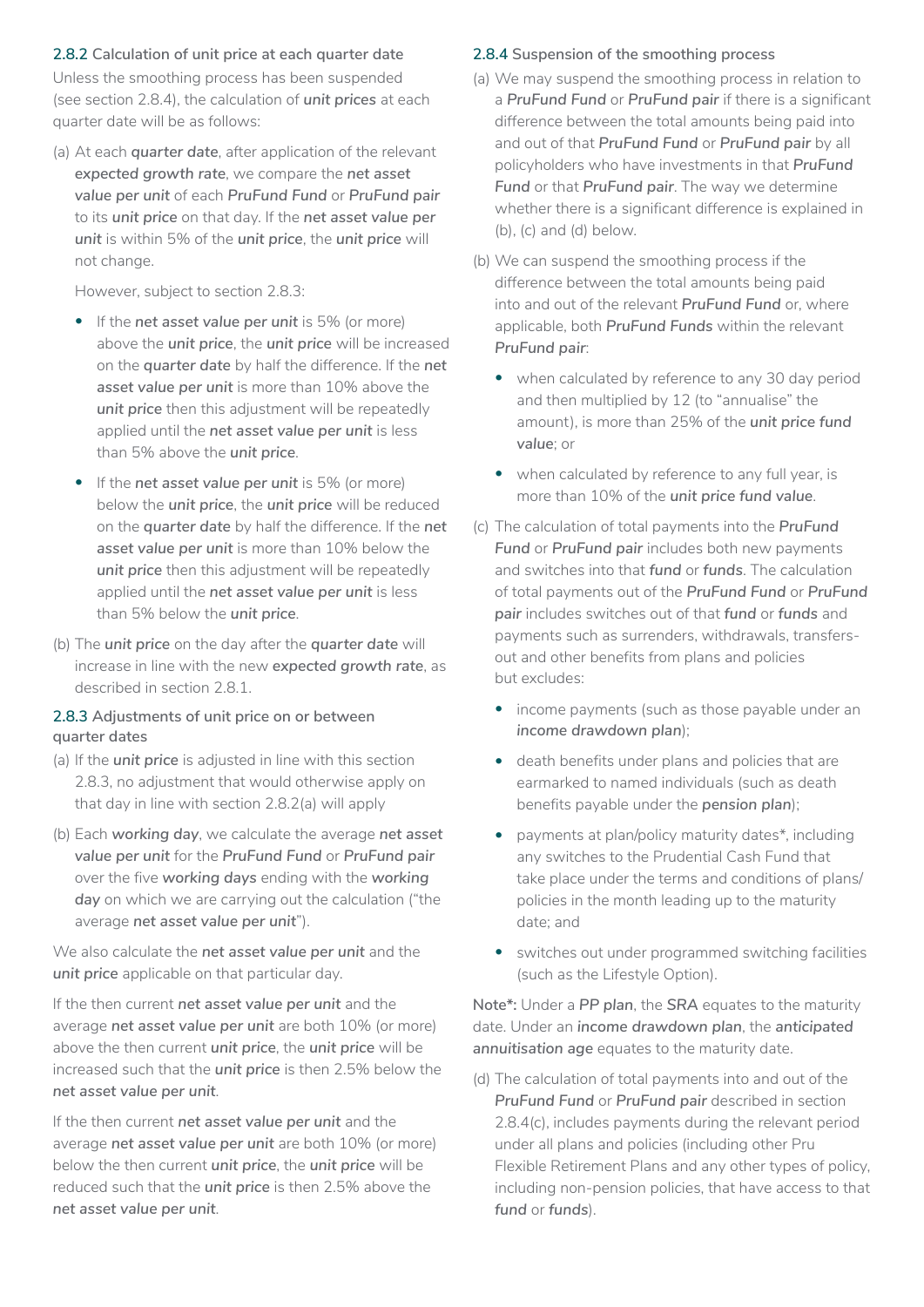(e) We can also suspend the smoothing process:

- to protect the *Prudential With-Profits Fund* (or a sub-fund) and, therefore, the interests of all our With-Profits policyholders and shareholders; or
- if we feel this is necessary to ensure that other policyholders are treated fairly in accordance with our regulatory duties.
- (f) On each day of the period during which the smoothing process is suspended (including the day on which the suspension starts), the *unit price* of the relevant *PruFund Fund* or *PruFund pair* will be the value of that *fund* or *funds*, as determined by us, divided by the number of *units* in issue. We will review the position at least once every 30 days, and will reinstate the smoothing process when we consider it appropriate. The smoothing process will normally remain suspended for a minimum of 30 days.
- (g) When the smoothing process is reinstated, the *unit price* will start at the previous day's *unit price*. The terms of sections 2.8.1 to 2.8.3 will then apply, including a daily increase in the *unit price* at the *expected growth rate* set by our Board of Directors.

### **2.9** The 28 day waiting period

#### **2.9.1 General**

When selling *units* of a *PruFund Fund* (or a *PruFund Account* – see section 2.6(b)), a 28 day waiting period may apply as set out in this section 2.9. The purpose of the waiting period is to protect the *Prudential With-Profits Fund* (or a sub-fund) and, therefore, the interests of all of our With-Profits policyholders and shareholders.

#### **2.9.2 Circumstances when the 28 day waiting period will or may apply**

- (a) The 28 day waiting period will always apply where the *member* asks to make a switch under the terms set out in this Addendum, from a *PruFund Fund* to any other *funds* (see section 4.3.3), except in some particular circumstances which are described in 2.9.4.
- (b) The 28 day waiting period may also apply if the *member*:
	- takes a transfer payment from the plan;
	- buys an annuity; or
	- requests that we sell *units* in a *PruFund Fund* or a *PruFund Account* within 28 days following a request by the *member* to set up or change regular payments or make an ad hoc payment.
- (c) If the 28 day waiting period applies to any of the scenarios in section 2.9 then we will tell you at the time you give us your instruction.

#### **2.9.3 Unit price**

- (a) Subject to (b) below, if a waiting period applies, we sell the *units* on the 28th day following the *working day* on which we treat the request to switch or sell the *units* as having been received. If a waiting period of 28 days applies and the 28th day is not a *working day*, the *units* will be sold on the next *working day*  following that day. A further delay may apply under the general delay terms set out in the *Technical Guide(s)*.
- (b) Where the transaction is a switch involving a number of *PruFund Funds* both within and outside a *PruFundpair*, the 28 day waiting period may start one *working day* later than usually applies (see section 4.3.5), with the result that *units* are then sold one *working day* later.
- (c) Following a waiting period under this section 2.9 (and subject to the general delay terms in the *Technical Guide(s)*), the *unit price* used will be the one that applies at the end of the waiting period, or, if applicable, the next *working day* thereafter. As the percentage of *units* to be sold is determined at the start of the waiting period when we receive the request to sell *units*, the value actually sold at the end of the waiting period may vary from the amount that the *member* expected and/or requested.
- (d) Where the transaction is a switch involving more than one *fund*, the sale of *units* in *funds* other than *PruFund Funds* will not be affected by the waiting period, except where switching into an Income Drawdown Lifestyle Option profile under an *income drawdown plan* (see section 4.3.6).

#### **2.9.4 Circumstances when the 28 day waiting period will not apply**

The 28 day waiting period will not apply when selling *units* of any *PruFund Fund* (and, where applicable, the corresponding *PruFund Account*):

- (a) in the month leading up to the *SRA*/*anticipated annuitisation age*;
- (b) to pay lump sum death benefits under the *pension plan*;
- (c) to switch out of a non-protected *PruFund Fund* under the Lifestyle Option under a *PP plan*;
- (d) to switch between *PruFund Funds* in the same *PruFund pair*.

In addition, the 28 day waiting period will not apply:

• when selling *units* (including to switch out) of a *PruFund Protected Fund* on the *guarantee date* of an investment in that *fund*; or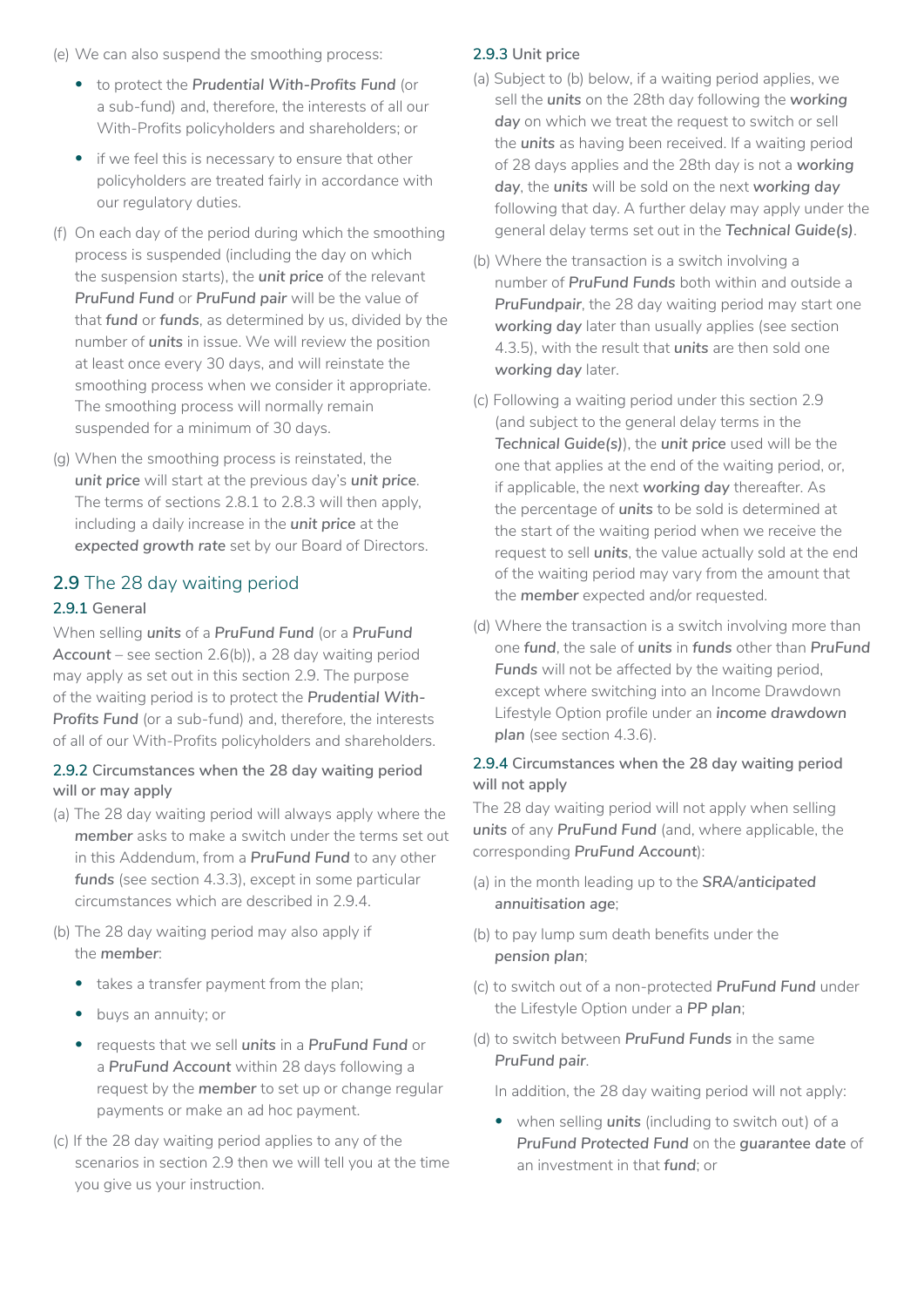• in the 28 days following the *guarantee date* of an investment in a *PruFund Protected Fund*, when switching out of the corresponding *PruFund Fund*  from the same *PruFund pair*, to which a default switch has been made under section 3.11.

#### **2.10 Power to refuse or restrict investment in the PruFund Funds**

We reserve the right to restrict or refuse a request to invest in a *PruFund Fund*. An example of when we might invoke this power is if we consider that switches were being made between a *PruFund Fund* and other *funds*  with the intention of avoiding smoothing adjustments (see section 2.8) whilst still benefiting from the *expected growth rate*.

This power is in addition to our general power in the *Technical Guide(s)* to delay investment in any *fund*  including the *PruFund Funds*.

## 3. Investing in a PruFund Protected Fund and operation of the PruFund Protected Fund guarantee

**Note:** The terms and conditions in this section 3 describe the current range of guarantee terms which were launched on 13th July 2011. The terms and conditions in this section 3 do not describe or refer to the rolling guarantee option which was previously available under the PruFund Protected Growth Fund. The rolling guarantee option has been closed to new investments and switches in since 31st December 2009. See the Important Note on page 1 of this Addendum.

## **3.1** The guarantee

The *PruFund Protected Fund* guarantee provides that the value of an investment in the chosen *PruFund Protected Fund* will not be less than the *guaranteed value* at the *guarantee date*. We make a charge for this guarantee by deducting a *guarantee charge*, as described in section 3.13.

It should be noted that if *units* of a *PruFund Protected Fund* are sold for any purpose\* on any date other than the *guarantee date*, the guarantee will be lost in relation to those *units*.

**Note\*:** Except when selling *units* on the *member's* death, if this occurs within the period of one month and one day before the *guarantee date* – section 3.7.

## **3.2** Investing in a PruFund Protected Fund

### **3.2.1 Single investment**

Once an amount has been invested in the chosen *PruFund Protected Fund* (and/or the corresponding *PruFund Account*) under a *pension plan*, no switches

are permitted into that *fund* under that *pension plan* until all *units* held under the *pension plan* in that *fund* have been subsequently sold or switched out. Switches into a *PruFund Protected Fund* are also subject to the terms set out in sections 4.3 and 4.5.

#### **3.2.2 Investment in only one guarantee type and one PruFund Protected Fund at a time**

Investment is not allowed in more than one guarantee type under a *PruFund Protected Fund* at the same time under a *pension plan*.

Investment is not allowed in more than one *PruFund Protected Fund* (and/or the corresponding *PruFund Account*) at the same time under a *pension plan*.

Switches into a *PruFund Protected Fund* are not allowed whilst any *units* of another *PruFund Protected Fund* (and/ or its corresponding *PruFund Account*) are held under that *pension plan*. If a switch request would cause *units*  of more than one *PruFund Protected Fund* (and/or the corresponding *PruFund Account*) to be held under a *pension plan*, section 4.5(k) will apply.

### **3.2.3 Twelve month period between different investments in PruFund Protected Funds**

A switch into a *PruFund Protected Fund* is not allowed where all *units* have been switched out of any *PruFund Protected Fund* under that *pension* plan in the previous 12 months, except where:

- the *units* were switched out at the *guarantee date*; or
- the *PruFund Protected Fund* from which the switch was made, is closed to new investments and switches-in.

### **3.2.4 Regular contributions and PruFund Protected Funds**

Regular contributions made to a *PP plan* cannot be invested in or redirected into a *PruFund Protected Fund*. If any such request is made, we will redirect the investment into the non-protected *PruFund Fund* in the same *PruFund pair*. Existing investments under a *PP plan* can, however, be switched into a *PruFund Protected Fund*  in accordance with section 4, provided the investment complies with the rest of this section 3.

#### **3.2.5 Lifestyle Options**

- (a) Investments can be held in a *PruFund Protected Fund*  alongside investments in the Lifestyle Option under a *PP plan*. Investments in a *PruFund Protected Fund*  (and where applicable, the corresponding *PruFund Protected Account*) are "ringfenced" and are excluded from the automatic switching process.
- (b) Investments cannot be held in a *PruFund Protected Fund* alongside investments in the Income Drawdown Lifestyle Option under an *income drawdown plan*.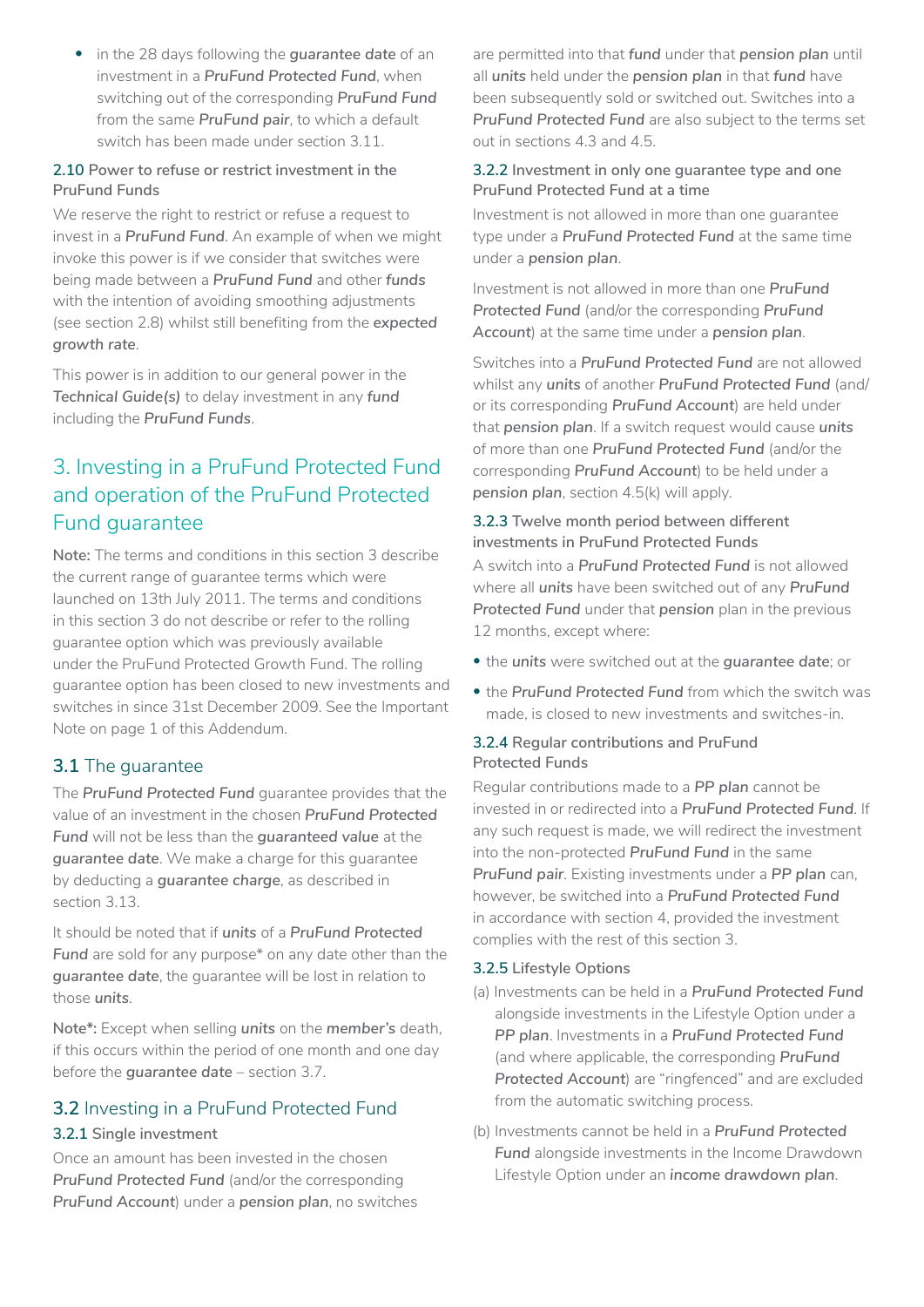## **3.3** Selection of guarantee period

When investing in a *PruFund Protected Fund*, only one *guarantee period* can be selected under each *pension plan*.

An investment in a *PruFund Protected Fund* must also comply with the minimum and maximum *guarantee periods* that we then offer for the chosen *PruFund Protected Fund*.

As such:

- single contributions and transfers-in made to a *pension plan* can only be invested in a *PruFund Protected Fund*  if the period between the date that the payment would be allocated to that *fund* and the *SRA*/*anticipated annuitisation age* is not less than the minimum *guarantee period* that we then offer for that particular *PruFund Protected Fund*; and
- switches into a *PruFund Protected Fund* can only be made if the period between the date of switching and the *SRA*/*anticipated annuitisation age* is not less than the minimum *guarantee period* that we then offer for that particular *PruFund Protected Fund*.

When determining whether a switch complies with this requirement, we use the date when the switch is actually made under section 4.3, taking into account any waiting period under section 2.9 and/or any other delay under the *Technical Guide(s)* which applies to the *units* to be sold.

If we receive an instruction to invest in or switch to a *PruFund Protected Fund* which would not be allowed due to the above restrictions, we will redirect the money to the corresponding non-protected *PruFund Fund* in the same *PruFund pair*.

Further restrictions relating to *fund* switches are described in section 4.3.

#### **3.4** Range of one or more guarantee periods

We may make available a choice of one or more *guarantee periods* at any time. We may offer different *guarantee periods* for each of the *PruFund Protected Funds*.

### **3.5** Changes to the available guarantee periods and to the calculation of the guarantee charge

It should be noted that the specific *guarantee periods*  available from time to time are not part of these terms and conditions: none of the *guarantee periods* available at any particular time are guaranteed to be available in the future. Changes to the available *guarantee period(s)* may result in changes to the minimum and maximum *guarantee periods*. As such, before deciding to invest in or switch into a *PruFund Protected Fund*, the *member* should check the *guarantee periods* then available.

If we change the available *guarantee period(s)*, we will, however, do so only in relation to new investments and switches into the relevant *PruFund Protected Fund*. We do not alter the *guarantee period* of any existing investment in a *PruFund Protected Fund*: once an investment in a *PruFund Protected Fund* has been made, the *guarantee period* selected for that investment will continue to apply until the *guarantee date* of that investment, even though we may no longer offer that particular *guarantee period* for new investments and switches-in.

The percentage rates that we use in calculating the *guarantee charges* may also change from time to time, for new investments and switches-in.

Details of the *guarantee periods* currently available at any time and the *guarantee charges* are available from us on request.

## **3.6** Setting the guarantee start date and the guarantee date

The *guarantee date* and the *guarantee start date* are both set when *units* of a *PruFund Protected Account*  (and/or *units* of the *PruFund Protected Fund*, in the case of a switch of *units* from the non-protected *PruFund Fund* in the same *PruFund pair*) are first allocated to a *pension plan*.

The *guarantee start date* is the date on which those *units*  are first allocated to the *pension plan*.

The *guarantee date* is determined as follows:

(a) Subject to (b) and (c) below, the *guarantee date*  normally falls on an anniversary of the *guarantee start date*, depending on the *guarantee period* selected by the *member* from the range of *guarantee periods*  available in respect of that *PruFund Protected Fund* at the *guarantee start date*.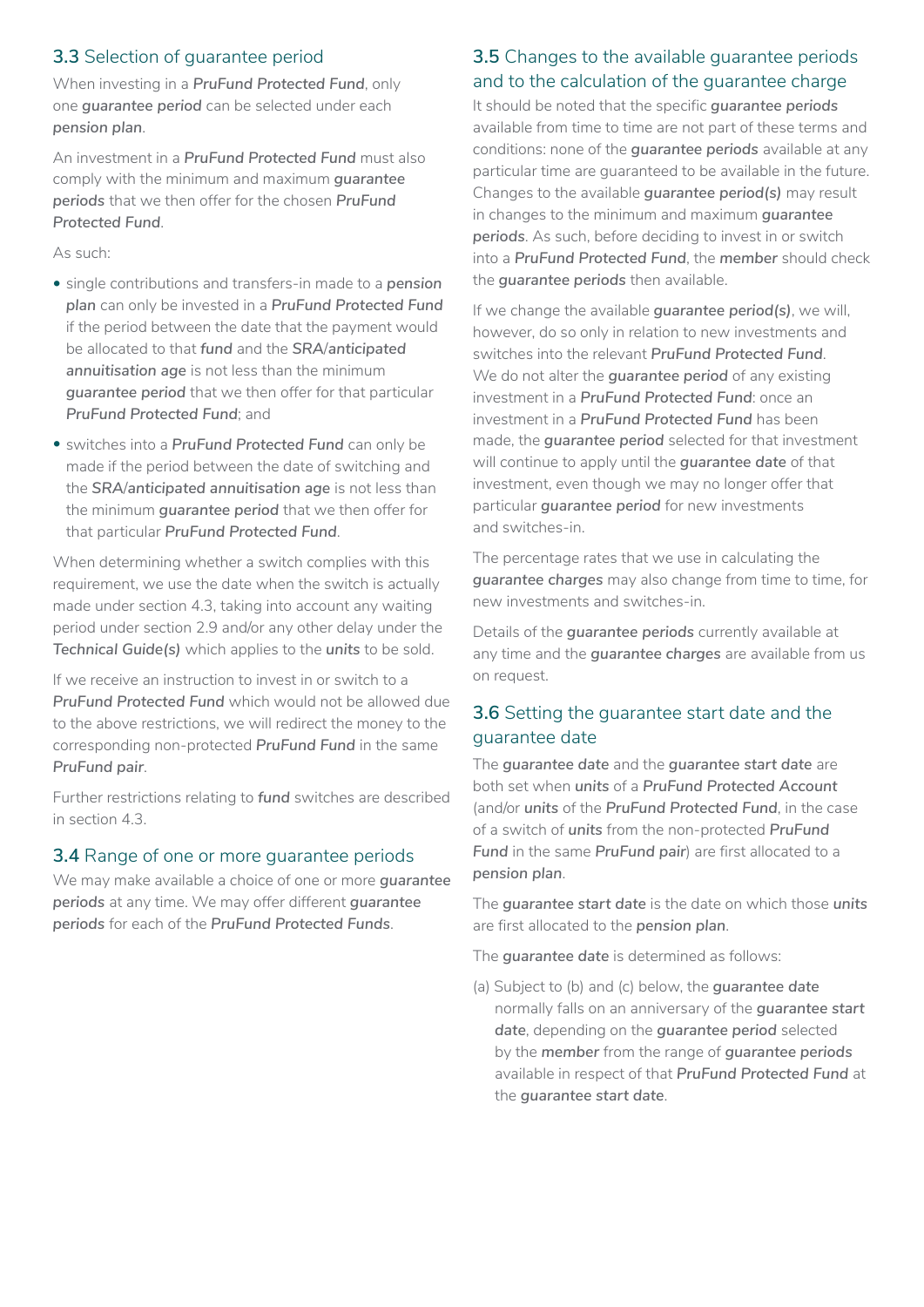- (b) The *member* may be able to choose a *guarantee period* which will match the term to the *SRA*/ *anticipated annuitisation age*, provided that the period between the *guarantee start date* and the *SRA*/ *anticipated annuitisation age*:
	- exceeds the minimum *guarantee period* then available in respect of that *PruFund Protected Fund*; and
	- is less than the maximum *guarantee period*  then available in respect *of* that *PruFund*  **Protected** Fund.

In this case, the *guarantee date* will fall on the *SRA*/ *anticipated annuitisation age*.

- (c) We will automatically set the *guarantee date* to match the *SRA*/*anticipated annuitisation age* if:
	- the *SRA*/*anticipated annuitisation age* falls less than 12 months after the end of the *guarantee period* selected by the *member* under (a) above; and
	- the period from the *guarantee start date* to the *SRA*/*anticipated annuitisation age* does not exceed the maximum *guarantee period* available in respect of that *PruFund Protected Fund* at the *guarantee start date*.

In the case where the *units* are allocated in two stages under a switch (see sections 4.3.4 and 4.3.5), the *guarantee start date* and the *guarantee date* for all of those *units* will be set by reference to the date on which the first set of *units* is allocated under the switch.

**Note:** Change to *SRA/anticipated annuitisation age*: The *member* can change the *SRA/anticipated annuitisation age*, subject to certain terms and conditions in the *Technical Guide(s)*. It should however be noted that:

- a change to the *SRA/anticipated annuitisation age*  does not affect the *guarantee date* of any *units* held in a *PruFund Protected Fund* (or *PruFund Protected Account*). For example, where the *SRA/anticipated annuitisation age* and the *guarantee date* had previously been set to coincide, a change to the *SRA/ anticipated annuitisation age* will not result in an automatic change to the *guarantee date*; and
- the *SRA/anticipated annuitisation age* cannot be changed to a date that falls before the *guarantee date*  unless the *member* also instructs us at the same time, to switch those *units* to another *fund*.

## **3.7** Application of the guaranteed value – general

A separate *guaranteed value* applies in relation to each *pension plan*.

The *guaranteed value* applies:

- on the *guarantee date*; or
- on the *member's* death, if this occurs within the period of one month and one day before the *guarantee date*.

## **3.8** Calculation of the initial guaranteed value

The initial *guaranteed value* is set on the *guarantee start date*.

The initial *guaranteed value* is calculated as follows:

- (a) Where the Initial Charge structure was selected for the *pension plan*, the initial *guaranteed value* is equal to the amount allocated to *units* in the relevant *PruFund Protected Account* (and/or the *PruFund Protected Fund*, where switching direct from the other *PruFund Fund* in the same *PruFund pair*).
- (b) Where the Establishment Charge structure was selected for the *pension plan*, the initial *guaranteed value* is calculated in the same way as described under (a) above, subject to a reduction if there are any remaining Establishment Charges to be deducted under the terms of the *Technical Guide(s)*. This reduction is based on the Surrender Charge that would have been deducted if *units* had been sold on the *guarantee start date* in order to pay benefits, make a transfer-out or implement a pension sharing order. The reduction is designed to ensure that the initial *guaranteed value* is as close as possible to the initial *guaranteed value* that would have applied if the Initial Charge structure had been selected.

Initial Charges, Establishment Charges and Surrender Charges are described in detail in the *Technical Guide(s)*.

Where *units* of a *PruFund Protected Account* and/or *PruFund Protected Fund* are allocated in two stages under a switch (see sections 4.3.4 and 4.3.5) the initial *guaranteed value* is increased when the second set of *units* is allocated.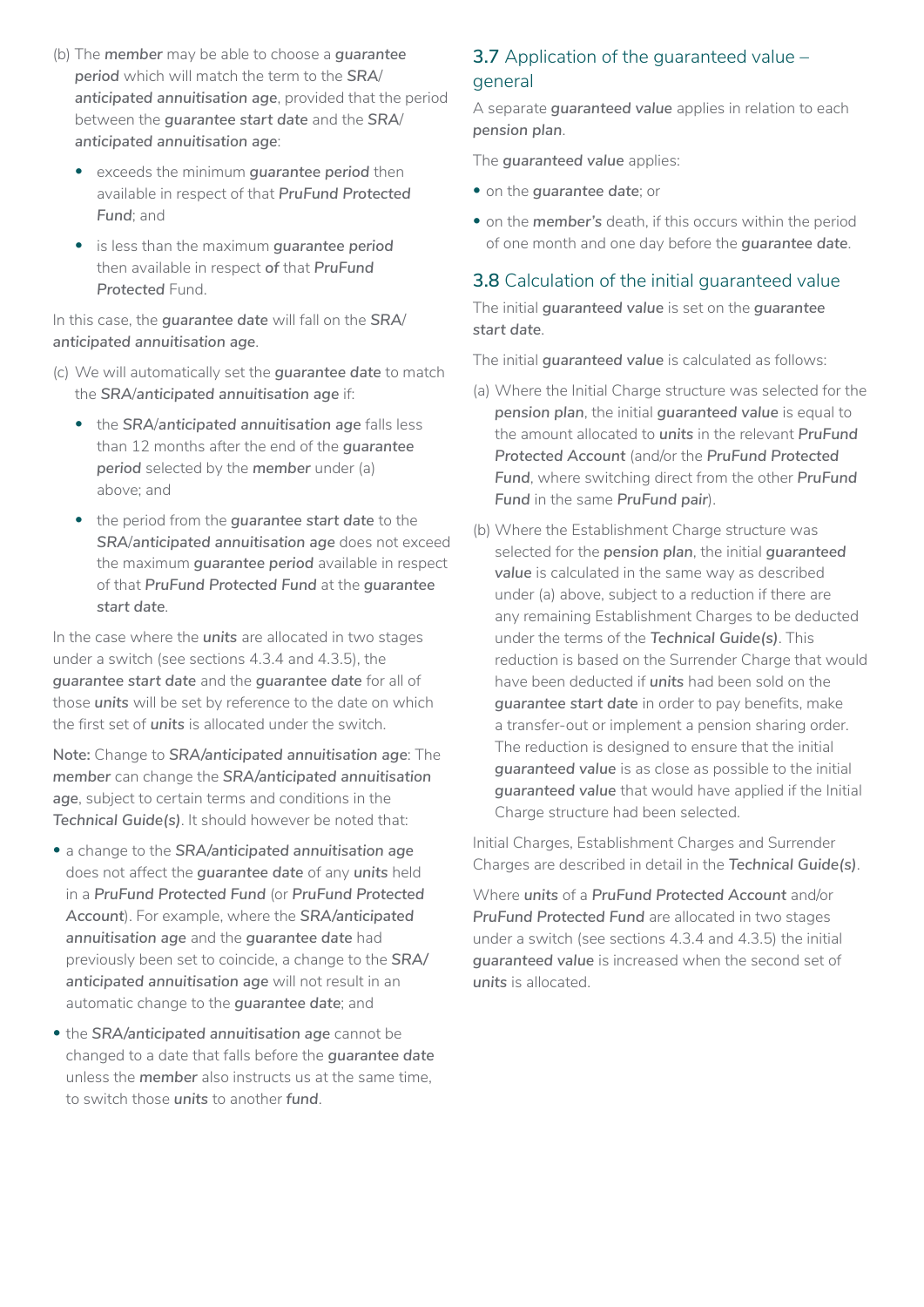### **3.9** Reduction of the guaranteed value

The initial *guaranteed value* determined under section 3.8, is reduced each time *units* of the *PruFund Protected Account* and/or the *PruFund*

*Protected Fund* are sold in part or in full in the following circumstances:

- (a) to pay any benefits;
- (b) to make a transfer-out;
- (c) to switch to another *funds*; and/or
- (d) to meet any part of the actual Annual Management Charge that is attributable to *fund* related commission payable to the financial adviser.

The *guaranteed value* is reduced proportionately, using the same proportion that the value of the sold *units*  bears to the value of the sum of those sold *units* plus any *units* then remaining in the relevant *PruFund Protected Account* and/or *PruFund Protected Fund* after sale. In calculating the value of the *units* sold, we include the value of any additional *units* sold at that time to meet any Surrender Charges that would have been payable under the *Technical Guide(s)*.

## **3.10** Applying the guarantee at the guarantee date

At the *guarantee date*, we:

(a) determine the value of the *units* in the relevant *PruFund Protected Fund* under the *pension plan*. In determining the value of those *units*, we deduct any charges that are then due in respect of the *fund* and the *pension plan*, but we do not take account of any amounts that are due to be switched out of the *fund*  or are about to be paid out of the *pension plan* as benefits or as a transfer-out.

The *unit price* used will be that applying after any adjustments under the smoothing process (see sections 2.8.3 and 2.8.4);

- (b) calculate the *guaranteed value* on the *guarantee date*, in accordance with sections 3.8 and 3.9; and
- (c) compare the value under (a) with the value under (b).

If the value of the *units* determined under (a) is less than the *guaranteed value* determined under (b), the guarantee described in section 3.1 comes into effect: as a result, we allocate additional *units* of that *PruFund Protected Fund* to the *pension plan*, so that the value is equal to the *guaranteed value* calculated as in (b) above. If the value of the *units* determined under (a) is equal to or greater than the *guaranteed value* determined under (b), the terms of the guarantee described in section 3.1 have already been met; so in this case, no *units* are added to the *pension plan*.

If *units* are added to the *pension plan* under this section 3.10, we will write to the *member* to tell him or her how many *units* we have added.

## **3.11** Member's options and default switch on the guarantee date

At least three months before the *guarantee date*, we write to the *member* to notify him or her of the options available at the *guarantee date*. The *member* can choose to switch the value of the *units* (including any *units* added through the operation of the guarantee under section 3.10)) to the *fund* or *funds* of his or her choice on the *guarantee date*.

If we do not receive instructions from the *member*  before the *guarantee date*, we will switch the value of all *units* then held in the chosen *PruFund Protected Fund*  (including any *units* added through the operation of the guarantee under section 3.10) to the other *PruFund Fund*  from the same *PruFund pair* on the *guarantee date*.

The 28 day waiting period under section 2.9 does not apply to the sale of *units* at the *guarantee date* under this section 3.11.

## **3.12** Switches from the PruFund Protected Fund in the 28 days before the guarantee date

As stated in section 4.5(f), switches cannot be requested or made in the 28 days leading up to the *guarantee date*, from a *PruFund Protected Fund* into any *fund* apart from the other *PruFund Fund* from the same *PruFund pair*. This is because the 28 day waiting period which would apply to a switch of this type, would be overridden on the *guarantee date* by the operation of section 3.11, when all *units* are switched in any case either to the *fund(s)*  selected by the *member* or to the other *PruFund Fund*  from the same *PruFund pair*.

## **3.13** The guarantee charge

A separate *guarantee charge* applies in respect of any *units* of a *PruFund Protected Fund* and a *PruFund Protected Account* held under each *pension plan*. This charge is designed to pay for the guarantee provided under those *funds*.

The *guarantee charge* is a percentage of the value of *units* held in the relevant *PruFund Protected Fund* and *PruFund Protected Account*: it is not a percentage of the *guaranteed value*.

The percentage is set on the *guarantee start date* and does not change until the *guarantee date*.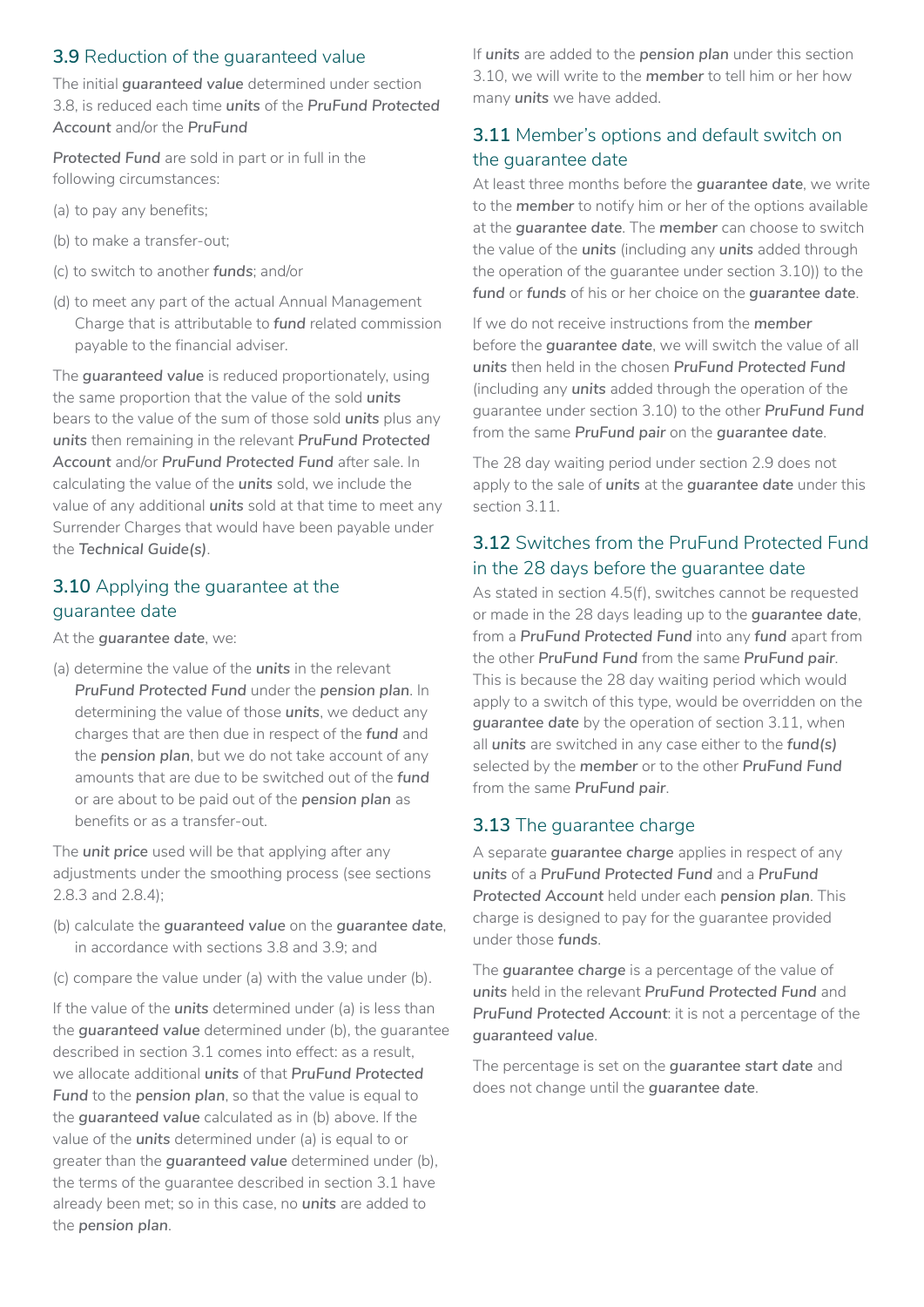The *guarantee charge* is payable monthly in arrears on the *guarantee charge date*. The charge is applied by selling *units* in the relevant *PruFund Protected Fund* and *PruFund Protected Account*. The value deducted is a proportion of the annual *guarantee charge* based on the number of days since the previous *guarantee charge date*.

The final *guarantee charge* will normally be taken on the *guarantee date*.

However:

- where the *guarantee date* coincides with the *SRA*/ *anticipated annuitisation age*, the final *guarantee charge* will be taken in the month preceding the *guarantee date*; and/or
- where a switch is made to the Prudential Cash Fund under the *Technical Guide(s)* prior to buying benefits, the final *guarantee charge* will be taken immediately prior to making that switch.

Different *guarantee charges* may apply to separate *pension plans* depending on the *guarantee start date*.

Details of the amount of the charge are available from us on request.

## 4. Fund switches

### **4.1** General

This section 4 applies where the *member* wishes to:

- switch between *funds* under the individual choice investment strategy;
- switch from the Lifestyle Option or Income Drawdown Lifestyle Option to other *funds* or vice versa; or
- switch between different Income Drawdown Lifestyle Option profiles under an *income drawdown plan*.

This section does not apply to automatic switches made under the Lifestyle Option or Income Drawdown Lifestyle Option: these are covered in the relevant *Technical Guide(s)*.

**Fund** switches under this section 4 are currently free, although we do reserve the right to introduce a charge (see the *Technical Guide(s)* for further details). See also section 4.3.4 which explains how multiple fund switches are treated as regards switch charges.

We send the *member* a switch statement when the switches have been completed.

Section 5.3 describes the effect of switching on the basic Annual Management Charge.

In some instances, we may not be able to carry out a request to switch to or from a *PruFund Fund* (see the rest of this section 4).

In this section 4, the *funds* from which *units* are to be switched are called "outgoing *funds*" and the *funds*  in which the proceeds are to be reinvested are called "destination *funds*".

### **4.2** Switch requests

The *member* can ask for changes to be made to existing investments by making a *fund* switch request. Unless we agree otherwise in any specific case, all *fund* switch requests must be made in writing, using our investment alteration form which is available from us on request or via our Website at: www.pru.co.uk/pdf/FRPF10149.pdf

We accept switch requests sent by post, fax or e-mail.

All *fund* switch requests must be expressed as whole number percentages of *units*.

Switch requests may be expressed in terms of either:

- (a) the target percentages to be achieved in all *funds* in which *units* are to be held under the pension plan following the switch; or
- (b) the percentages of *units* to be switched from the current selection of *funds* and the way in which the proceeds should be reinvested.

When switching between a number of different *funds*  under the same switch request, the destination *funds*  must not include any *funds* that are already specified as outgoing *funds*.

Rounding adjustments in *unit* values could have a minor effect on the overall values actually switched.

Once a switch instruction has been received by us, the *member* cannot withdraw it unless we agree. We may permit the *member* to revoke a switch instruction if we have invoked our powers to delay buying and selling units under the *Technical Guide(s)*. We will not, however, agree to cancel a switch during the 28 day waiting period when switching *units* from a *PruFund Fund*.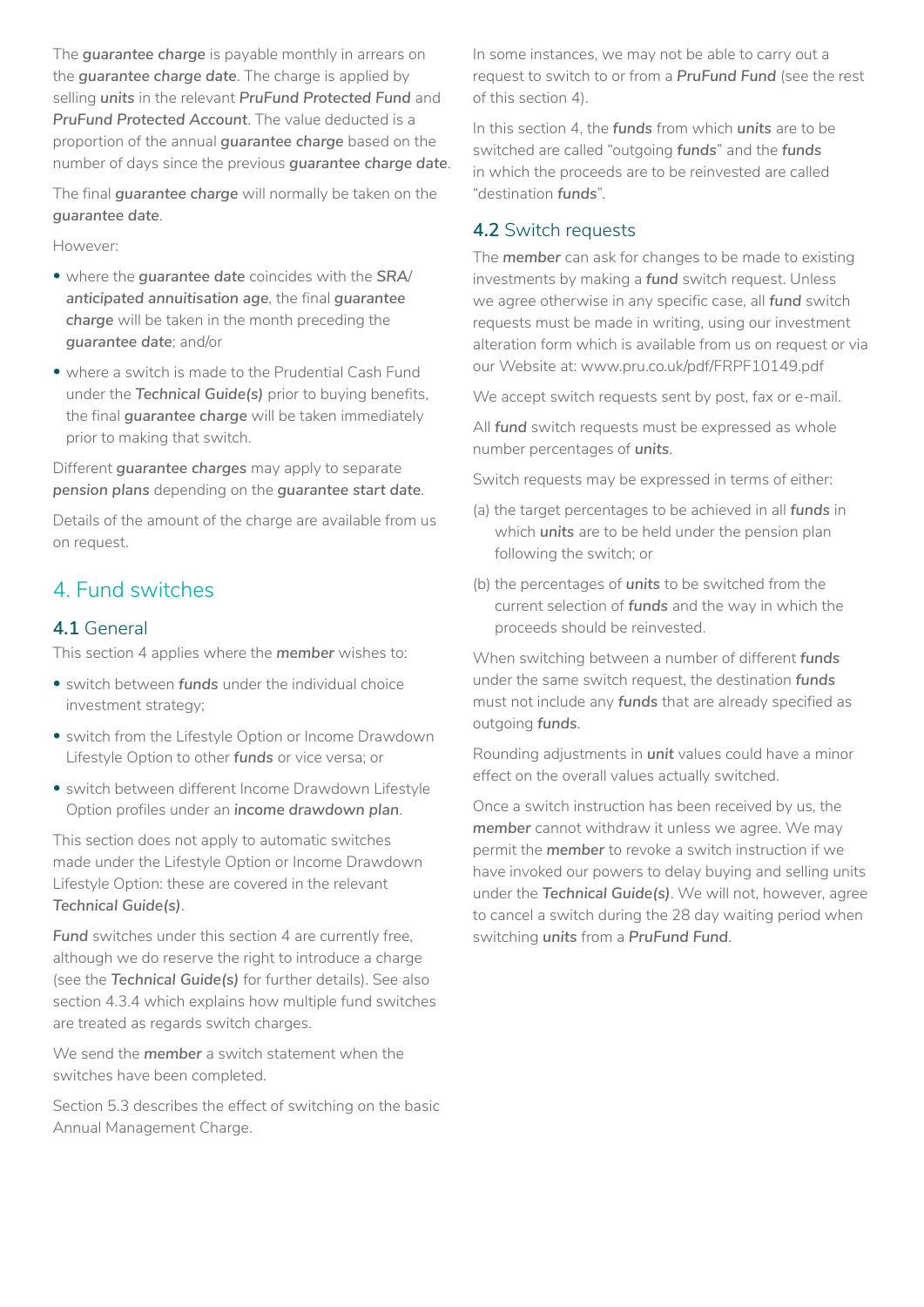## **4.3** Timing of switches and unit prices

#### **4.3.1 General**

Switching may normally be carried out at any time. However:

(a) There are restrictions on when switches can be made into:

- the With-Profits Fund (see section 4.4);
- the *PruFund Protected Funds*
- (see sections 3.2, 3.3 and 4.5); and
- the Income Drawdown Lifestyle Option under an *income drawdown plan (see section 4.4).*
- (b) Delays may occur if we have invoked our powers to delay buying and selling *units* under the general delay terms in the *Technical Guide(s)*.
- (c) A 28 day waiting period applies to switches from the *PruFund Funds* as set out in section 2.9.2, except in the circumstances described in section 2.9.4.

#### **4.3.2 Same day immediate switches**

In the following instances we normally sell the existing *units* and buy the new *units* as at the same date, using the *unit prices* for the *working day* we treat the request as having been received by us :

- (a) Switches between *Unit-Linked Funds*.
- (b) Switches between *Unit-Linked Funds* and the *With-Profits Fund*.
- (c) Switches between *PruFund Funds* from the same *PruFund pair*.
- (d) Switches from a *Unit-Linked Fund* or the *With-Profits Fund* to a *PruFund Account*.
- (e) Switches from a *PruFund Protected Fund* to any other *fund* on the *guarantee date* as described in section 3.11.
- (f) Switches from a *PruFund Fund* to any other *fund*  in the 28 days following the *guarantee date* of an investment in the corresponding *PruFund Protected Fund* from the same *PruFund pair*.

Switches cannot be made out of and back into the same *fund* on the same *working day*.

Switches to/from *Unit-Linked Funds*, include switches to/ from the *95*% *Safeguard Fund* and, if applicable, the *Cash Feeder Fund*.

See also section 4.3.5 which explains that in some circumstances a switch from a *Unit-Linked Fund* will be delayed for one *working day*.

A delay may also apply if we have invoked our general delay powers under the *Technical Guide(s)*.

#### **4.3.3 Switches from a PruFund Fund to which the 28 day waiting period applies**

This section 4.3.3 applies when switching from a *PruFund*  **Fund** to:

- a *Unit-Linked Fund* (including the *Cash Feeder Fund* for the *95*% *Safeguard Fund*); and/or
- any other *PruFund Fund*, except where the outgoing and destination *funds* are both from the same
- *PruFund pair*; and/or
- the *With-Profits Fund*; and/or
- the *SIF*.

Except in the circumstances described in sections 4.3.2(e) and (f), any switch as described above (or that part of the switch) is carried out (subject to any further delays under the *Technical Guide(s)*) on the 28th day following the *working day* on which we treat the switch request as having been received, using the *unit prices* then applicable. If the 28th day is not a *working day*, the switch will be carried out on the next *working day* following that day.

Section 4.5(i) explains how switching from a *PruFund Fund* works where there are also *units* of the corresponding *PruFund Account* under the *pension plan*.

#### **4.3.4 Multiple fund switches**

(a) This section 4.3.4 explains how we carry out switches where the switch request involves switches involving more than two *funds* i.e. there is either more than one outgoing *fund* and/or more than one destination *fund*. Such switches are called "multiple *fund* switches".

It should be noted in particular that where switching between different types of *fund*, multiple *fund* switches may be carried out in stages and on different dates (see section 4.3.4(d)).

(b) Where the *member's* switch request is expressed in terms of target percentages of the *pension plan* to be invested in all selected *funds* following the switch, we calculate the percentage of *units* to be sold from each existing *fund* in which *units* are currently held and the way in which the proceeds should be applied to buy *units* in the destination *funds*, in order to achieve the desired result. Where the *member's* switch request is expressed in terms of the percentage of *units* from the current selection of *funds* and the way in which the proceeds should be reinvested, we follow the percentages requested by the *member*.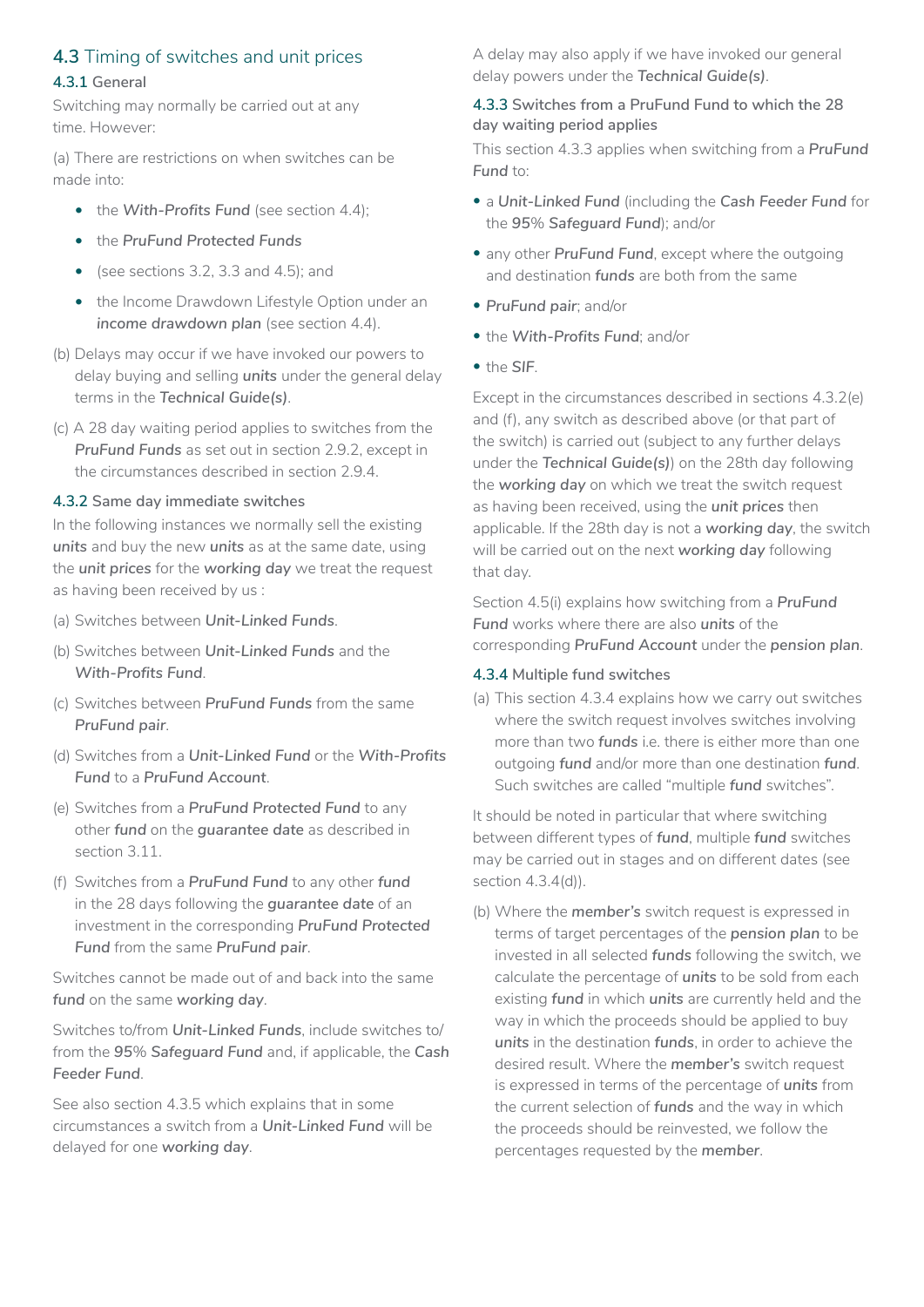Where a switch request involves switching from two or more *funds* including a *PruFund Fund*, the percentages achieved in the destination *funds* will vary from the requested result. This will happen where some *units* are switched immediately and some at a later date as described in section 4.3.4(d). The percentages achieved will be as close as reasonably possible to the *member's* request.

- (c) If all of the requested switches in a multiple *fund*  switch are same day immediate switches as described in section 4.3.2, they are processed as one single switch as described in that section.
- (d) Subject to section 4.3.5, multiple *fund* switch requests that combine both same day immediate switches and switches to which the 28 day waiting period applies, are carried out in the following sequence:
	- First: If the request involves switching from one *PruFund Fund* to another *PruFund Fund* from the same *PruFund pair*, we first of all carry out this part of the switch in accordance with section 4.3.2. Within the requirements of the switch request. as much of the total switch as is possible will be carried out between these *funds*.
	- Secondly: We then carry out any remaining part of the request which qualifies as a same day immediate switch under section 4.3.2 (i.e. switches from the *Unit-Linked Funds*, the *With-Profits Fund*  and/or the *95*% *Safeguard Fund* and/or the *Cash Feeder Fund*). The proceeds of selling the *units*  of those other *funds* is allocated proportionately between the destination *funds* in accordance with section 4.3.2, having first allowed for any *PruFund pair* switches already carried out.
	- Thirdly: Any amount remaining to be switched from a *PruFund Fund* to any other *fund* (excluding another *PruFund Fund* from the same *PruFund pair*) is set aside and converted to a percentage of the remaining aggregated value of the *units*  of that *PruFund Fund* and the corresponding *PruFund Account*.

This calculation is carried out as at the date we treat the request as received, which is also the start of the 28 day waiting period described in section 2.9.

The relevant percentage is then applied to the aggregated value of *units* of the relevant *PruFund Fund* and the corresponding *PruFund Account*  (if appropriate) at the end of the 28 day waiting period. *Units* to the value of the recalculated amount are then sold at the *unit price* at the end of the 28 day waiting period. The proceeds are then allocated proportionately between the requested *funds* in accordance with section 4.3.3 at the *unit prices* then applicable.

**Note:** There is an initial step prior to the sequence described above, when a switch to a *PruFund Protected Fund* is made from a *PruFund Protected Fund* which is closed to new investments and switches-in, alongside a *fund* switch to which the 28 day waiting period does not apply. See section 4.3.5.

- (e) See also section 4.5(k) which explains the effect on a multiple *fund* switch involving a switch from a *PruFund*  Fund in the case where we are unable to carry out the *PruFund Fund* switch in the way requested, because there are insufficient *units* in that *fund*.
- (f) Only one switch fee will normally apply(where relevant) in the case of multiple *fund* switches. Where, however, we are able to carry out only part of a multiple *fund* switch and have to ask the *member* to provide replacement instructions in respect of a failed switch from a *PruFund Fund* as described in section 4.5(k), the replacement switch instructions will be treated as a separate *fund* switch request.

**4.3.5 Switching between PruFund Protected Funds** This section 4.3.5 applies to a multiple *fund* switch request where:

- there are two or more outgoing *funds* including a *PruFund Protected Fund* which is closed to new investments and switches-in, and another *fund(s)* which would otherwise be a same day immediate switch under section 4.3.2; and
- the destination *funds* is or includes a *PruFund Protected Fund* from another *PruFund pair*.

#### In this case:

(a) First: We switch the *units* from the outgoing *PruFund Protected Fund* (including, where applicable, the corresponding *PruFund Account*) to *units* of the nonprotected *PruFund Fund* from the same *PruFund pair*.

We carry out this switch as a same day immediate switch in accordance with section 4.3.2.

**Note:** We do not carry out any other same day immediate switches at this stage.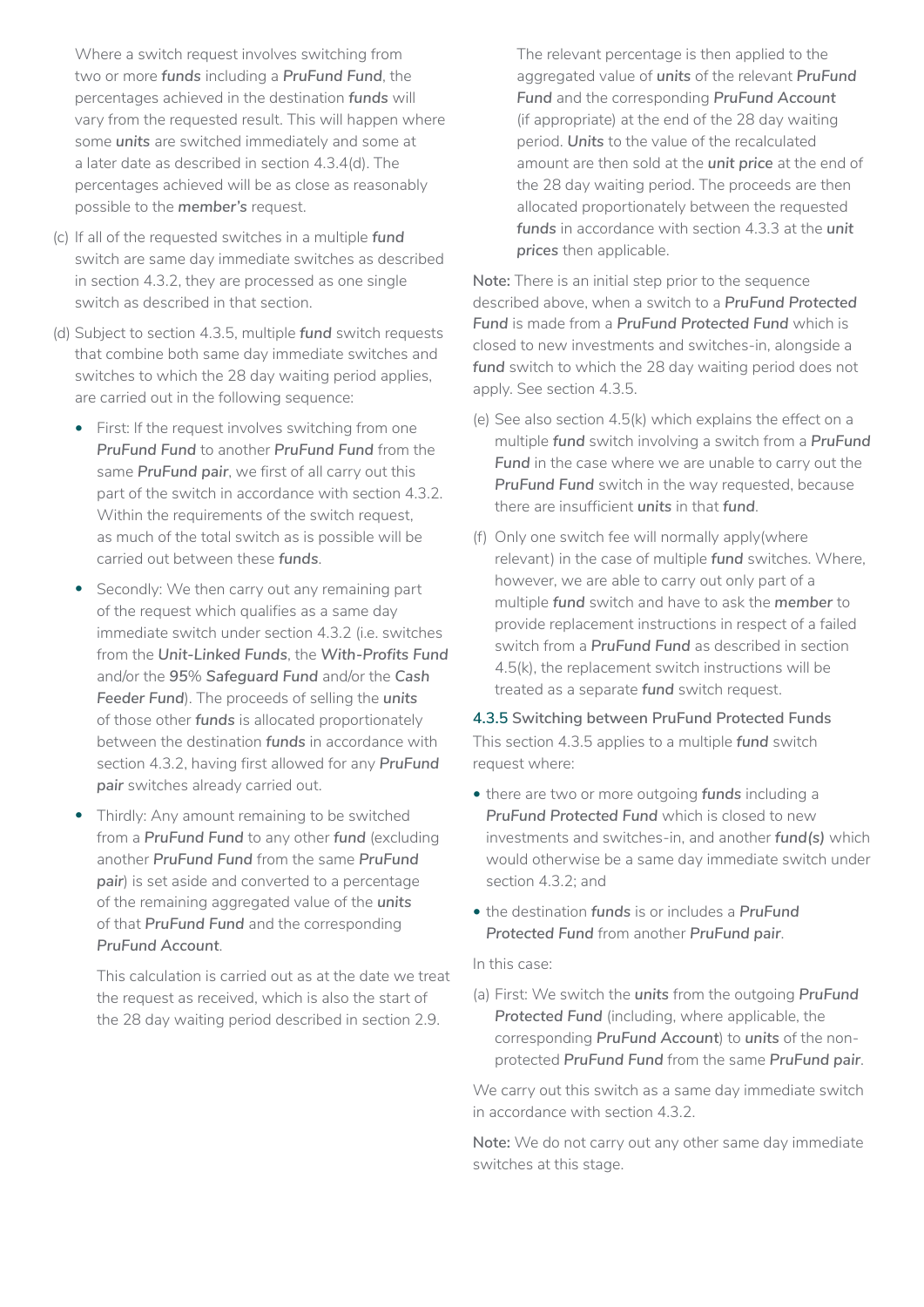- (b) Secondly: Where there are already*units* in that nonprotected *PruFund Fund* (and/or the corresponding *PruFund Account*), we reapportion the percentages specified in the *member's* switch-out request, taking account of:
	- the total *units* now held in the nonprotected *PruFund Fund* (including, where applicable, the corresponding *PruFund Account*); and
	- any "net" switches between *PruFund Funds*, as described in section 4.5(j).

The new percentages will be designed to achieve a result that is as close as reasonably possible to the result specified in the *member's* switch request.

(c) Thirdly: On the next *working day*, the *fund* switch request is then processed in accordance with section 4.3, using, where appropriate, the new percentages as described in (b) above.

It should be noted that as a result of the above process, that part of the switch request which is a same day immediate switch is carried out, and the 28 day waiting period that applies to any switch from a *PruFund Fund*  starts, one *working day* later than usually applies.

### **4.3.6 Switching from multiple funds including a PruFund Fund to an Income Drawdown Lifestyle Option profile** This section applies only to *income drawdown plans*.

Where the *member* has asked to switch into an Income Drawdown Lifestyle Option profile and the switch involves *units* of more than one *fund* including a *PruFund Fund*, the switch of all *units* (including the *units* of *funds* that are not a *PruFund Fund*) is carried out at the end of the 28 day waiting period described in section 2.6 at the *unit prices* then applicable.

## **4.4** Switches to and from the With-Profits Fund and the Income Drawdown Lifestyle Option

(a) Switches into the *With-Profits Fund* or into an Income Drawdown Lifestyle Option profile cannot normally be made within five years of the *SRA/anticipated annuitisation age*.

A switch may be made into an Income Drawdown Lifestyle Option profile within five years of the *anticipated annuitisation age* so long as:

- one of the *funds* from which *units* are being switched is the *With-Profits Fund*; and
- following the switch, the level of investment in the *With-Profits Fund* does not exceed the value of the *units* that were held in the *With-Profits Fund*  immediately prior to the switch, including any final bonus and/or Market Value Reduction applied to those *units* as part of the switch.
- (b) Switches cannot be made into the *With-Profits Fund*  under an *income drawdown plan* on or after the *member's* 85th birthday.
- (c) Switches cannot be made into an Income Drawdown Lifestyle Option profile or between different Lifestyle Option Profiles under an *income drawdown plan* on or after the *member's* 75th birthday.
- (d) We may make a deduction (Market Value Reduction) from the value realised from the sale of *units* of the *With-Profits Fund*. See the *Technical Guide(s)* for full details.

### **4.5** Switches to and from the PruFund Funds

- (a) Switches into a *PruFund Protected Fund* can only be made if the period between the date the switch is carried out and the *SRA*/*anticipated annuitisation age*  is not less than the minimum *guarantee period* that we then offer in relation to that *fund*. See section 3.3 for further details.
- (b) Switches into a *PruFund Protected Fund* are not allowed whilst any *units* of that same *PruFund Protected Fund* (and/or the corresponding *PruFund Account*) are held under that *pension plan*. See also section 3.2.1. (c) Switches into a *PruFund Protected Fund* are not allowed whilst any *units* of another *PruFund Protected Fund* (and/or its corresponding *PruFund Account*) are held under that *Pension plan*. If a switch request would cause *units* of more than one *PruFund Protected Fund* (and/or the corresponding *PruFund Account*) to be held under a *pension plan*, section 4.5(l) will apply. See also section 3.2.2.
- (d) Switches into a *PruFund Protected Fund* are not allowed where all *units* have been switched out of any *PruFund Protected Fund* under that *pension plan* in the previous 12 months, except where:
	- the *units* were switched out at the *guarantee date*; or
	- the *PruFund Protected Fund* from which the switch was made, is closed to new investments and switches-in. See also section 3.2.3.
- (e) Switches into a *PruFund Protected Fund* are not allowed while there are any other switches due to be carried out.
- (f) During the 28 days prior to the *guarantee date* of an investment in a *PruFund Protected Fund*, switches cannot be requested from that *fund* into any *fund*  apart from the other *PruFund Fund* from the same *PruFund pair*.

See the *Technical Guide(s)* for further details.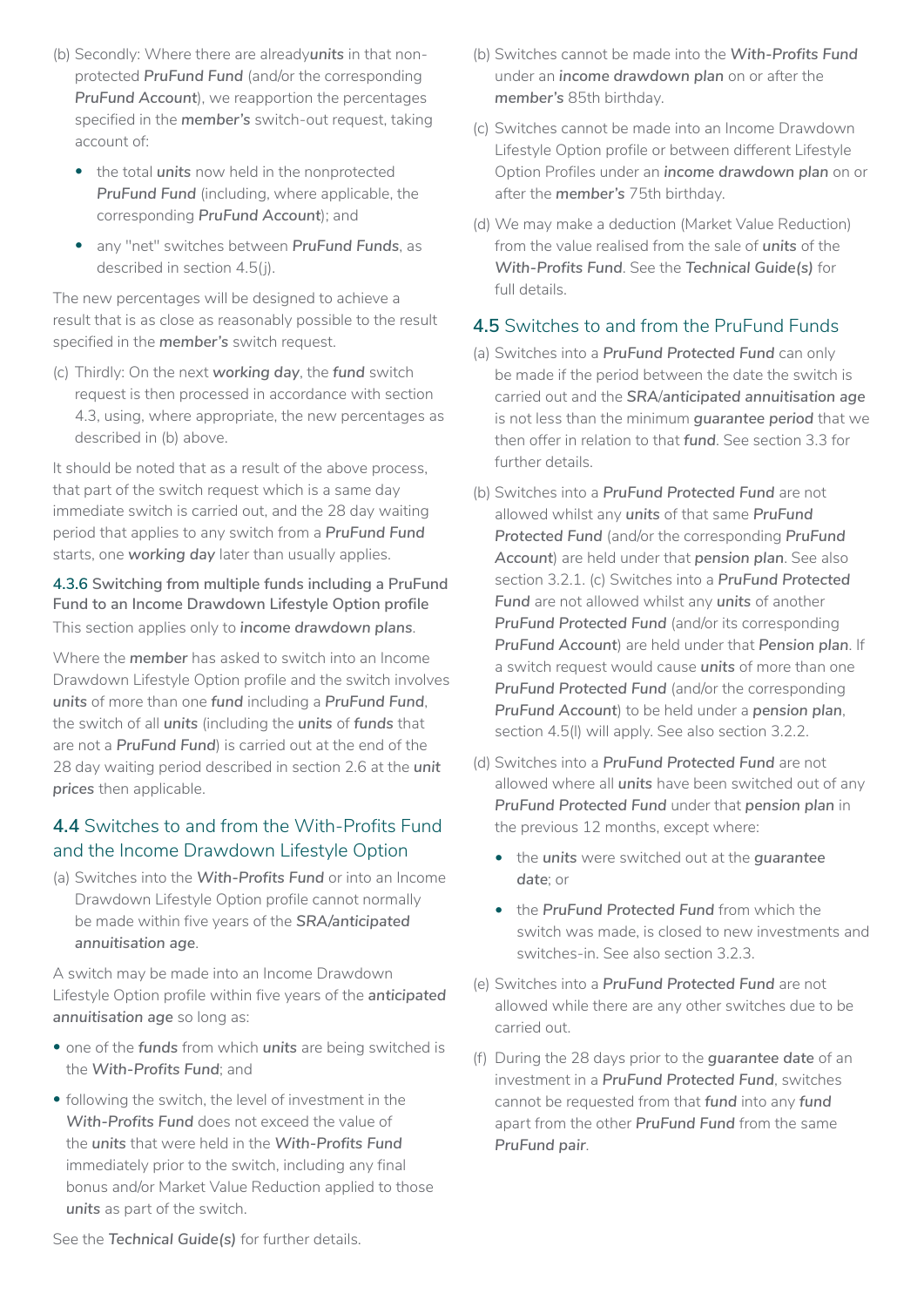- (g) Switch requests from the *PruFund Accounts* are not allowed.
- (h) A maximum of one switch request involving a *PruFund Fund* is allowed in each period starting on a *quarter date* and ending on the day before the next *quarter date*.

This maximum does not include switches:

- between *PruFund Funds* from the same *PruFund pair*;
- from a *PruFund Protected Fund* on the *guarantee date*;
- from a *PruFund Fund* to the Prudential Cash Fund for the purpose of purchasing benefits.

Switches to a *PruFund Fund* may also be refused or restricted under sections 4.5(k) and/or 2.10.

- (i) Where a switch is requested from a *PruFund Fund* under section 4 and there are also *units* of the corresponding *PruFund Account* under the *pension plan*:
	- A. When calculating the amount to be switched out of the *PruFund Fund*, we apply the requested percentage value (see section 4.2) to the aggregate value held in both the relevant *PruFund Fund* and the corresponding *PruFund Account*. We carry out the switch, however, by selling only *units* of the appropriate *PruFund Fund*.
	- B. At the end of the 28 day waiting period under section 2.9.2, we reapply the percentage to the then number of *units* held under the *pension plan*  in the relevant *PruFund Fund*. We sell the *units* at the *unit price* at that time.

The value actually sold will be limited to the value of the *units* of the relevant *PruFund Fund*.

- C. If, at the time we receive a switch request, there are insufficient *units* held under the *pension plan* in the relevant *PruFund Fund* to meet the requested percentage value of *units* (as applied to both the *PruFund Fund* and the corresponding *PruFund Account*, as described in A. above), section 4.5(k) will apply.
- (j) When switching between *PruFund Funds* when there are already *units* of the destination *fund* held under the *pension plan*, we will switch the net amount required to achieve a result that is as close as reasonably possible to the result specified in the *member's*  switch request.
- (k) In any circumstances where we are unable to carry out a switch to or from a *PruFund Fund* (except where we state that we will redirect the money to the nonprotected version of a *PruFund Protected Fund* (see section 3.3)):
	- We will not carry out any part of the switch to or from the relevant *PruFund Fund*.
	- Where the *member* has requested switches to or from one or more other *funds* as part of the same switch request which can be implemented, we will carry out that part of the switch request in accordance with section 4.3.
	- We will write to the *member* as soon as reasonably possible following receipt of the switch request to request alternative instructions for the switch to or from the *PruFund Fund*. Any switch from a *PruFund Fund* will not be carried out and the 28 day waiting period will not start until we have received the *member's* alternative instructions.

## **4.6** Switches to and from the 95% Safeguard Fund

(a) Where a switch to the *95% Safeguard Fund* is requested, *units* are initially allocated in the *Cash Feeder Fund*. At the next *quarterly pricing date* all *units* allocated to the *Cash Feeder Fund* at least seven working days before that date are automatically switched into the *95% Safeguard Fund*.

Any *units* allocated less than seven *working days*  before the next *quarterly pricing date* will remain allocated in the *Cash Feeder Fund* until the next but one *quarterly pricing date*.

- (b) A request to switch out all *units* held under the *pension plan* in the *95% Safeguard Fund* will be deemed to include any *units* held at the time of the switch in the *Cash Feeder Fund*.
- (c) Where a switch is requested from the*95% Safeguard Fund* and there are also units of the *Cash Feeder Fund*  held under the *pension plan*:
	- the percentage (see section 4.2(b)) to be switched out of the *95% Safeguard Fund* is applied to the aggregate value held under the *pension plan*  in both the *95% Safeguard Fund* and the *Cash Feeder Fund*;
	- except where the request is to sell all *units* of the *95% Safeguard Fund*, the relevant amount will be sold from *the Cash Feeder Fund*. If the full amount cannot be met from the *Cash Feeder Fund*, the balance will be met by selling *units* of the *95% Safeguard Fund*.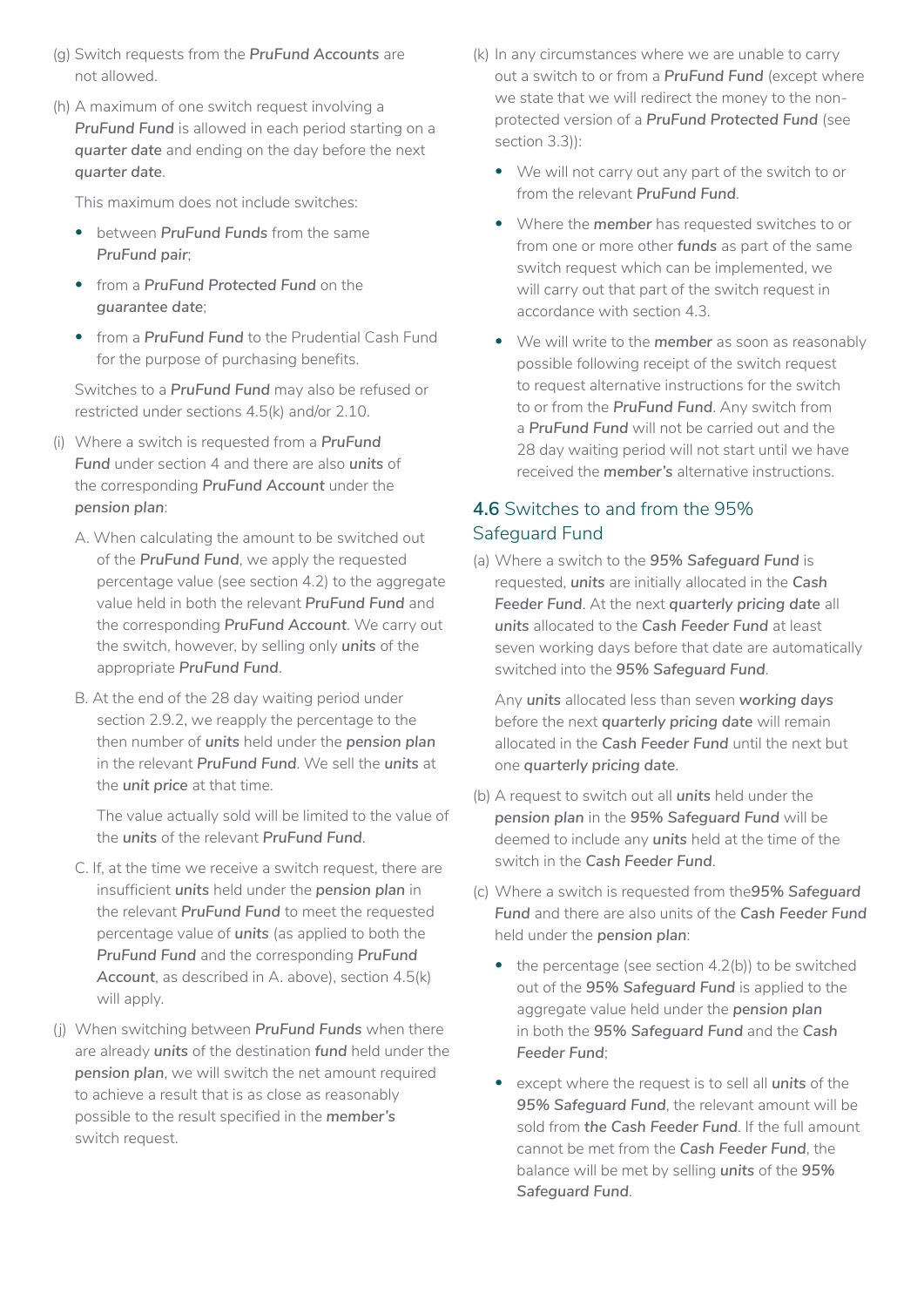## 5. Annual Management Charges

### **5.1** General

The basic Annual Management Charge for each *PruFund*  Fund is set out in our current funds literature, which is available on request.

The basic Annual Management Charge for the *PruFund Funds* (and the *PruFund*

*Accounts*) is an entirely "explicit" charge taken by deduction of *units*. This is different from the basic Annual Management Charge for the *Unit Linked Funds* and the *With-Profits Fund* described in the *Technical Guide(s)*. The basic Annual Management Charge for those *funds*  is an "implicit" charge, which is included within the *unit price*.

As described in the *Technical Guide(s)*, the actual Annual Management Charge payable may not be the same as the basic Annual Management Charge for the *fund*. For example, it may be a higher or lower amount depending on the terms agreed for the *pension plan* and the operation of the Fund Size Discount and/or Loyalty Discount. The same applies to investments in a *PruFund Fund*. If the actual Annual Management Charge is different from the basic Annual Management Charge, then a further explicit deduction/rebate is made as described in the *Technical Guide(s)*.

#### **5.2** Explicit charge levied by deduction of units

Unit deductions to meet the explicit basic Annual Management Charge under a *PruFund Fund* (and/or *PruFund Account*) are applied on the *monthly transaction date*. We deduct the charge monthly in arrears, selling *units* in the appropriate *fund* under the *pension plan*. The value deducted is a proportion of the basic Annual Management Charge, based on the number of days since the previous *monthly transaction date*.

No proportionate charge is made when *units* are sold between *monthly transaction dates* for the period between the previous *monthly transaction date* and the date of sale. See also section 5.3 which explains how this affects the basic Annual Management Charge on switching between *funds*.

## **5.3** Basic Annual Management Charge following a fund switch

#### **5.3.1 General**

This section 5.3 applies where *units* are switched under section 4 of this Addendum, or under the switching sections (including Lifestyle Options and Income Drawdown Lifestyle Options) of the *Technical Guide(s)*. In this section 5.3, the *funds* from which *units* are to be switched are called "outgoing *funds*" and the *funds*  in which the proceeds are to be reinvested are called "destination *funds*".

#### **5.3.2 Switches between funds with implicit charges**

Where the outgoing *fund* and the destination *fund* both have implicit basic Annual Management Charges (see section 5.1), the basic Annual Management Charge for the outgoing *fund* will apply until those *units* are sold. The basic Annual Management Charge for the destination *fund* will then apply automatically from the date that the switch is carried out and the new *units* are allocated in that destination *fund*.

**5.3.3 Switches between funds with explicit charges** Where the outgoing *fund* and the destination *fund* both have explicit basic Annual Management Charges, the basic Annual Management Charge will be set at the rate applying in the destination *fund* at the next *monthly transaction date*.

The charge levied on that *monthly transaction date*  will be the charge for a full month's investment in the destination *fund*. No charge will be levied in respect of the period from the previous *monthly transaction date* to the date of switch in respect of the outgoing *fund*.

#### **5.3.4 Switches from funds with implicit charges to funds with explicit charges**

Where the outgoing *fund* has an implicit basic Annual Management Charge and the destination *fund* has an explicit basic Annual Management Charge, the basic Annual Management Charge in the outgoing *fund*  will apply until those *units* are sold. The basic Annual Management Charge for the destination *fund* will then be set at the rate applying in that destination *fund* at the next *monthly transaction date*. The charge levied on that *monthly transaction date* will, however, be the charge for a full month's investment in that destination *fund*. No refund will be made in respect of the implicit charge already levied in the outgoing *fund* for the period from the previous *monthly transaction date* to the date of switch.

#### **5.3.5 Switches from funds with explicit charges to funds with implicit charges**

Where the outgoing *fund* has an explicit basic Annual Management Charge and the destination *fund* has an implicit basic Annual Management Charge, the basic Annual Management Charge for the destination *fund* will apply automatically from the date that the switch is carried out and the new *units* are allocated in that destination fund. No charge will be levied in respect of the period from the previous *monthly transaction date* to the date of switch in respect of the outgoing *fund*.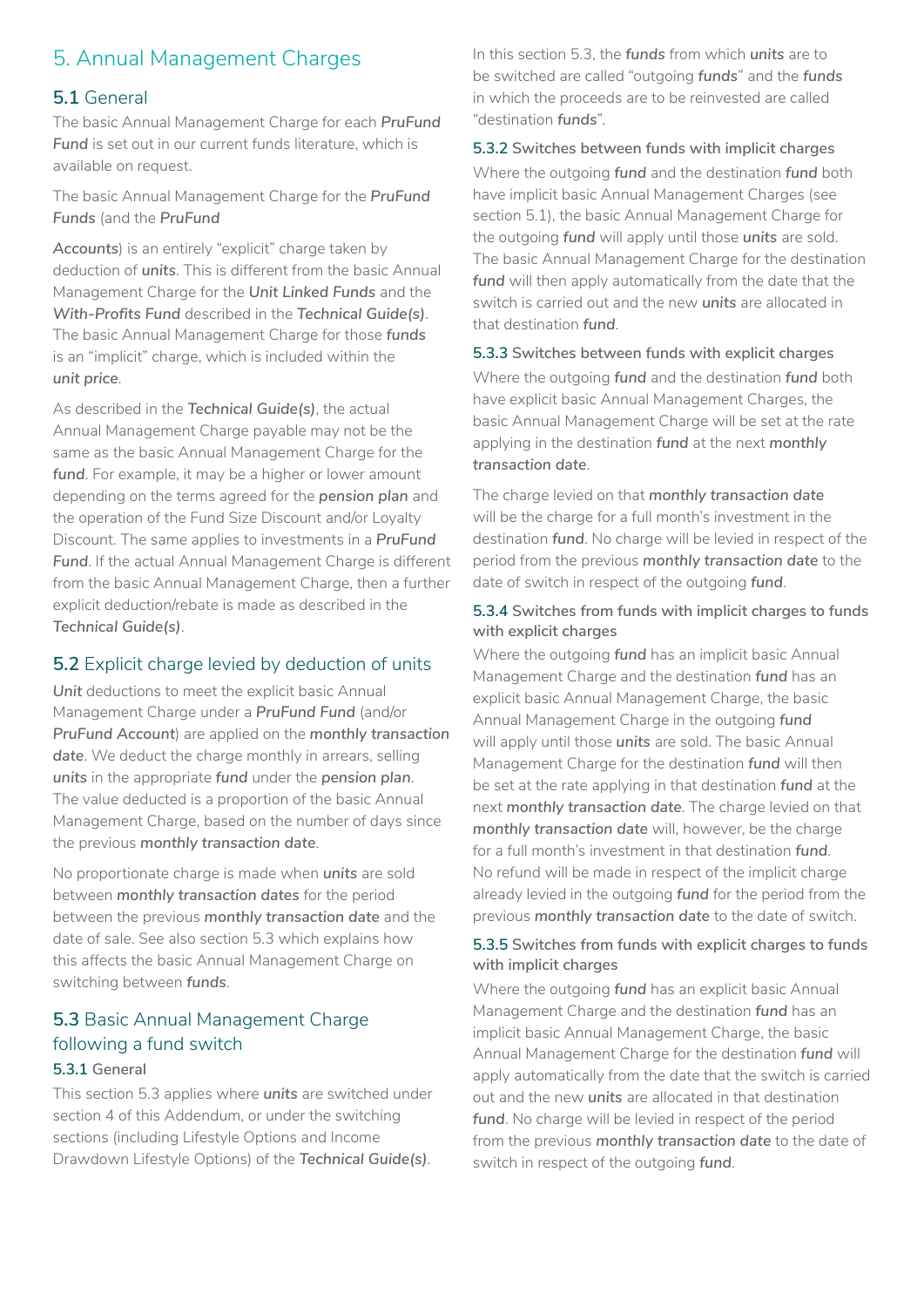## 6. Meanings of special words and expressions

The words and expressions explained in this section 6 are shown in *bold italics* throughout sections 1 to 6 of this Addendum.

**95% Safeguard Fund:** This is a particular *Unit-Linked Fund* described in the *Technical Guide(s)*.

**anticipated annuitisation age:** This expression is relevant only if the *member's pension plan* is an *income drawdown plan*. The anticipated annuitisation age is the date that we and the *member* expect to use the value of the *income drawdown plan* to buy an annuity for the *member*. Where the start date of the *income drawdown plan* is before 11th November 2013, the anticipated annuitisation age will have been set by us with effect from 11th November 2013 as at the *member's* 75th birthday. The importance of the anticipated annuitisation age and the extent to which it can be changed are explained in the Addendum coded FRPT10417 and in the updated version of the *Technical Guide* coded IPPB6373.

**Cash Feeder Fund:** This is the Cash Feeder (95% Safeguard) Fund, which is used to facilitate investment in the 95% Safeguard Fund, as described in the *Technical Guide(s)*.

**expected growth rate:** This is the annual rate of increase, which may be zero but will never be negative, applied on a daily basis to increase *unit prices* in each *PruFund Fund*  (except when the smoothing process has been suspended under section 2.8.4) and each *PruFund Account*. The same expected growth rate applies to each *PruFund Fund*  and its corresponding *PruFund Account*.

Different expected growth rates apply to each separate *PruFund Fund* (and the corresponding *PruFund Account*), except in the case of a *PruFund pair* or a *PruFund Account pair*. In the case of a *PruFund pair*, the same expected growth rate applies to both *PruFund Funds*  within that *PruFund pair*. The same applies to *PruFund Accounts* within a *PruFund Account pair*. See sections 2.7 and 2.8.

**final conversion date:** This expression is relevant only if the *member's pension plan* is an *income drawdown plan*. It is the last date by which the *member* must use any remaining money under an *income drawdown plan(s)* to purchase an annuity or take a transfer-out. Before 11th November 2013, the final conversion date was the *member's* 75th birthday. With effect from 11th November 2013, the final conversion date was changed from the *member's* 75th birthday to the *member's* 99th birthday. Where the *income drawdown plan* has been set up for a dependant, the final conversion date is instead as determined under the *Technical Guide* in relation to that dependant.

**FTSE:** Financial Times and the London Stock Exchange.

**fund:** This means one of the pension funds we make available for investing contributions. The funds consist of the Prudential *Unit-Linked Funds*, the *With-Profits Fund*, the *PruFund Funds* and a number of Externally-Linked Funds. The funds available as investment choices under the Pru Flexible Retirement Plan are set out in our funds literature (available on request). The way we operate these funds is explained in detail in the *Technical Guide(s)*  and/or this Addendum coded FRPT10389. As explained in the *Technical Guide(s)*, the available funds are subject to change from time to time.

**guarantee charge:** This is the charge that we make in respect of any *units* of a *PruFund Protected Fund* and a *PruFund Protected Account* held under a *pension plan*.

**guarantee charge date:** This is the date each calendar month on which we deduct the *guarantee charge*. The guarantee charge date will normally fall on the same day of the month as the *guarantee start date*. If the guarantee charge date would fall on the 29th, 30th or 31st day of any month, we may substitute the 28th day of that month for that day. The first guarantee charge date falls in the first calendar month next following the *guarantee start date*, and subsequent ones then fall monthly thereafter.

**guarantee date:** This is the single date on which we test the value of any *units* of a *PruFund Protected Fund* that are held under a *pension plan*. The guarantee date of an investment in a *PruFund Protected Fund* is determined in accordance with section 3.6.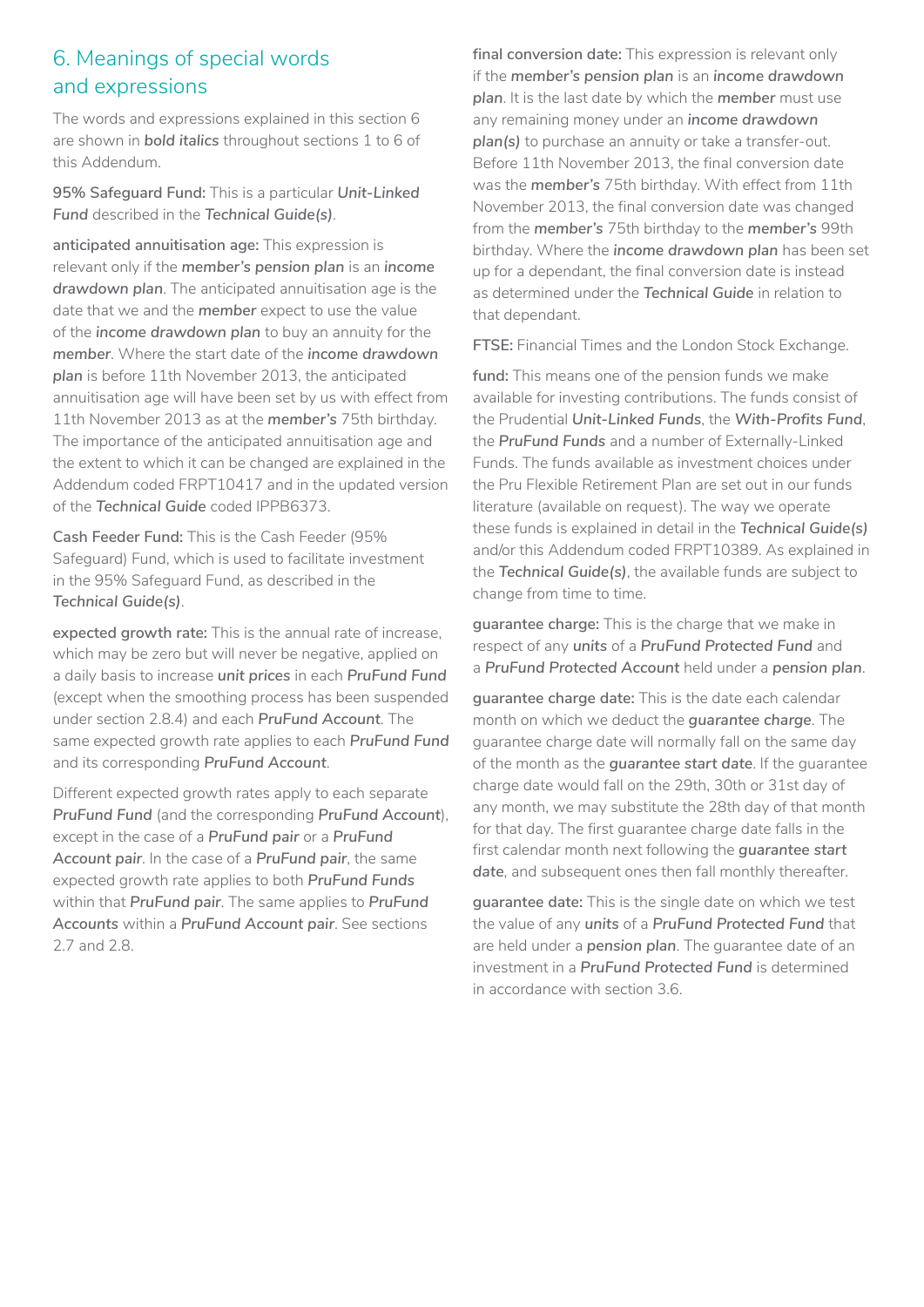**guarantee period:** This is a pre-selected period under a *PruFund Protected Fund* at the end of which a guarantee applies in accordance with section 3. The guarantee period is chosen by the member from the range of guarantee periods which we offer under that *PruFund Protected Fund* at the *guarantee start date*.

The range of guarantee periods and the minimum and maximum guarantee periods that we offer may change from time to time, as described in section 3.5. In some of our literature, the expression "guarantee term" may be used in place of "guarantee period".

**guarantee start date:** This means the date on which units of a *PruFund Protected Account* (or a *PruFund Protected Fund*, in the case of a switch from the nonprotected *PruFund Fund* in the same *PruFund pair*) are first allocated to the *pension plan*.

**guaranteed value:** This is the minimum value, determined in accordance with sections 3.7 to 3.10, that an investment in a *PruFund Protected Fund* is guaranteed to meet on the *guarantee date*.

**income drawdown plan:** An income drawdown plan set up for the *member* for the purpose of drawing income payments under the Pru Flexible Retirement Plan's "income drawdown" option. It can also mean an income drawdown plan set up for a dependant.

**M&G plc:** M&G plc and its subsidiaries as defined in the Companies Act 2006.

**member:** The person identified in the Certificate of Membership, who has been accepted by us as a member of the Prudential (SAL) Personal Pension Scheme and/ or the Prudential (M&G) Personal Pension Scheme, and whose *pension plan(s)* falls under the terms and conditions set out in the *Technical Guide(s)*.

**monthly transaction date:** This is the date each calendar month on which (amongst other things) any *units* are sold to meet the basic Annual Management Charge, if this is an explicit charge (as is the case with the *PruFund Funds*). Full details of how the monthly transaction date is determined are set out in the *Technical Guide(s)*.

**net asset value per unit:** This definition is used in respect of the *PruFund Funds* (see section 2.8). It is the value (as determined by us) of the relevant *PruFund Fund*, divided by the total number of *units* in that *PruFund Fund*  in respect of all policies including non-pension policies which are invested in that *PruFund Fund*. In the case of a *PruFundpair*, the two *funds* in that *PruFund pair* are taken together when carrying out this calculation. See section 2.8.

**pension plan:** Either a *PP plan* and/or an *income*  drawdown plan depending on the type of pension plan(s) that the *member* has taken out under the Pru Flexible Retirement Plan.

**PP plan:** A personal pension plan set up for the *member*  in order to save for benefits under the Pru Flexible Retirement Plan's "personal pension" option.

**Prudential With-Profits Fund:** The With-Profits Fund operated by Prudential as a whole.

The Prudential With-Profits Fund is divided into parts, or sub-funds. A sub-fund may be divided into units. We may combine or divide the sub-funds or units of a subfund at any time. Only one type of unit applies to the *pension plan(s)*.

The *With-Profits Fund*, the *PruFund Funds* and the *PruFund Accounts* are pension sub-funds (or part of sub-funds) of the Prudential With-Profits Fund. The *With-Profits Fund*, the *PruFund Funds* and the *PruFund Accounts* are invested within, and subject to the profitsharing rules of, the Prudential With-Profits Fund. The profits of the Prudential With-Profits Fund are shared between eligible policyholders and our shareholders. The proportions in which distributed profits are divided between policyholders and shareholders are regulated by our Articles of Association, which can be changed in accordance with company law. *Units* in the *With-Profits Fund*, the *PruFund Funds* and the *PruFund Accounts*  participate in the profits of the relevant sub-fund in the manner described in Prudential's Principles and Practices of Financial Management which may be changed from time to time in accordance with regulatory requirements.

Although they are part of the Prudential With-Profits Fund, the *With-Profits Fund*, the *PruFund Funds* and the *PruFund Accounts* are operated in different ways.

**PruFund Account(s):** These are pension sub-funds of the *Prudential With-Profits Fund*. They are used in conjunction with their corresponding *PruFund Funds*. See sections 2.3 to 2.7 for details about the PruFund Accounts.

**PruFund Account pair:** This is a pair of *PruFund Accounts*  which are linked by description and which correspond to the *PruFund pair* of the same description.

For example, the PruFund Cautious Account and the PruFund Protected Cautious Account (both of which are currently available under the Pru Flexible Retirement Plan), constitute a PruFund Account pair.

PruFund Fund(s): These are pension sub-funds of the *Prudential With-Profits Fund*. The full range of PruFund Funds available at any time is set out in our current funds literature which is available on request.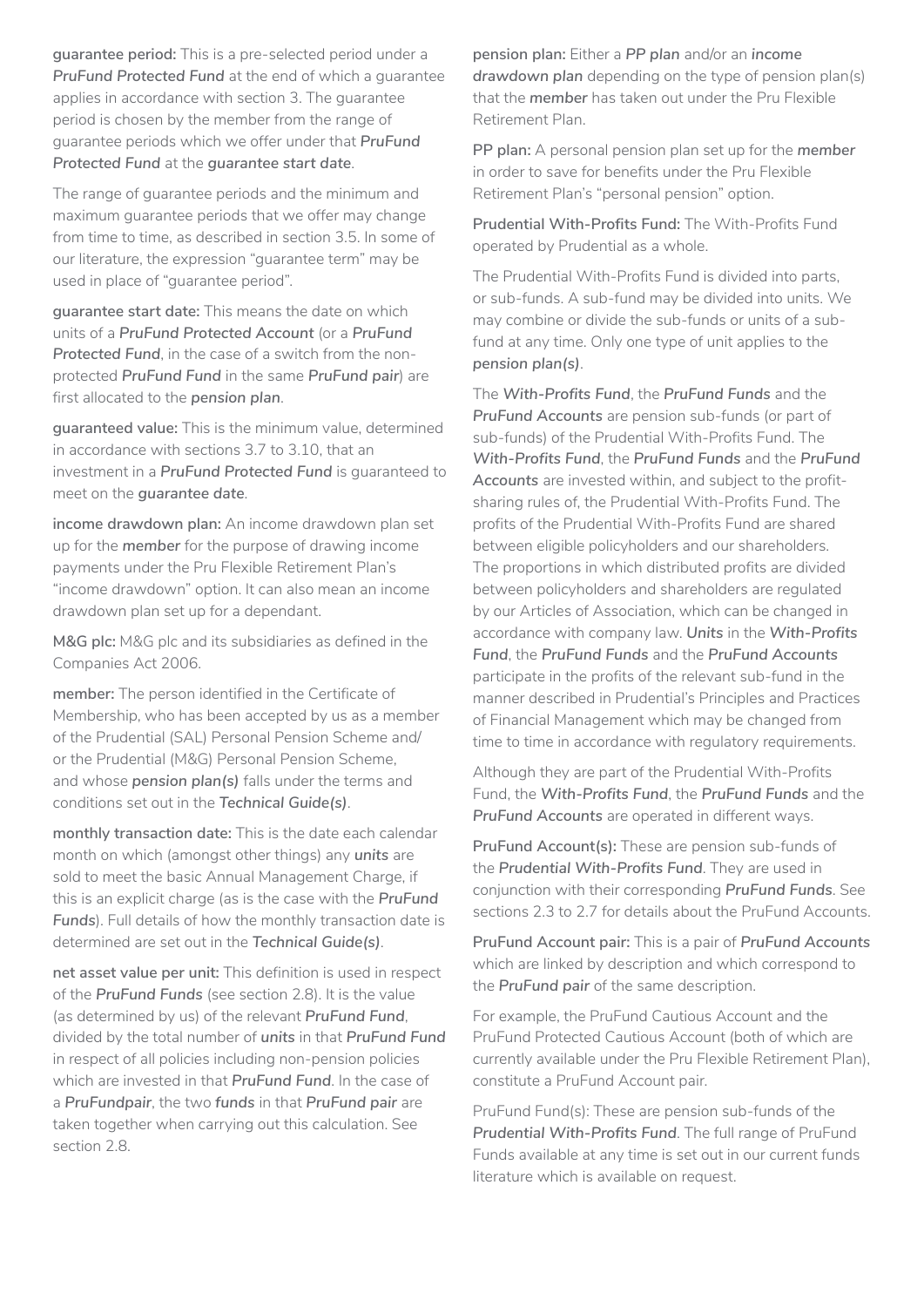**PruFund pair:** This is a pair of *PruFund Funds* consisting of one *PruFund Protected Fund* and one non-protected *PruFund Fund* which are linked by description. For example, the PruFund Cautious Fund and the PruFund Protected Cautious Fund (both of which are currently available under the Pru Flexible Retirement Plan), constitute a PruFund pair.

**PruFund Protected Account(s):** These are the *PruFund Accounts* which correspond to the *PruFund Protected Funds*.

**PruFund Protected Fund(s):** These are the *PruFund Funds* which offer the guarantee options described in section 3. The full range of PruFund Protected Funds available at any time is set out in our funds literature which is available on request.

**quarter date(s):** These are relevant to the *PruFund Funds*  and are 25th February, 25th May, 25th August and 25th November or the following *working day* if the date falls on a day that is not a *working day*. If the *FTSE* is not open for business on the date so determined, the quarter date will instead fall on the next *working day* that the *FTSE* is open for business.

**quarterly pricing date(s):** These are relevant to the *95% Safeguard Fund* and are the *FTSE* 100 index futures expiry days set by the London International Financial Futures Exchange, or its successor market.

These dates are expected to be the third Friday in the months of March, June, September and December.

**SIF:** This is the Self-Invested Fund (if any) set up for the *member*. The operation of the SIF is explained in the SIPP Supplement (FRPT10379)

**SRA:** Selected Retirement Age. This expression is relevant only if the *member's pension plan* is a *PP plan*. It is the date selected by the *member* at the start of the *PP plan*, as the date that he or she expects to start retirement benefits. Its importance is explained in the *Technical Guide* coded IPPB6369.

**Technical Guide(s):** The Booklet(s) issued to the *member*, which sets out the terms and conditions of the "Pru Flexible Retirement Plan – Personal Pension Option" (IPPB6369) or the "Pru Flexible Retirement Plan – Income Drawdown Option" (IPPB6373).

The Technical Guides to which this Addendum is relevant are those with version dates up to (and including) September 2010. Updated versions of the Technical Guides, which consolidate all changes (for example, regulatory and product changes), can be found on our website at: www.pru.co.uk/ existing\_customers/products/ flexible\_retirement\_plan/

**unit:** This has a different meaning within different types of *fund*. In particular:

- The value of each *Unit-Linked Fund*, each *PruFund*  **Fund** and each **PruFund Account** is divided into equal parts, and each part is called a unit.
- A unit of the *With-Profits Fund* is a record of a payment made into that *fund* together with any element of regular bonus subsequently added to that payment. Unit-Linked Fund(s): These pension funds are the Prudential Unit-Linked Funds and the Externally-Linked Funds.

For the avoidance of doubt, the *With-Profits Fund*, the *PruFund Funds*, the *PruFund Accounts* and the *SIF* are not Unit-Linked Funds. The operation of the Unit-Linked Funds is described in the *Technical Guide(s)*.

**unit price:** *Units* in the *funds* are bought and sold at the unit price. The way we calculate the unit prices for each type of *fund* including the *PruFund* Accounts, is described in detail in the *Technical Guide(s)*.

**unit price fund value:** This is the aggregate number of *units* in the relevant *PruFund Fund*, in respect of all pension and non-pension policies invested in that *PruFund Fund*, multiplied by the relevant *unit price*. In the case of a *PruFund pair*, the two *funds* in that *PruFund pair* are taken together when carrying out this calculation.

With-Profits Fund: This is a pension sub-fund of the *Prudential With-Profits Fund* relevant to the Pru Flexible Retirement Plan. The operation of the With-Profits Fund is explained in the *Technical Guide(s)*.

**working day:** In relation to setting the *quarter dates* and in relation to the operation of the smoothing process relevant to the *PruFund Funds* under section 2.8, working day means any day that the *FTSE* is open for dealings, and, where practicable, any day on which it would normally be open but for a temporary closure.

In all other cases, working day means any day that we are open for business. It does not include:

- Saturdays;
- Sundays;
- Bank Holidays; and
- any other public holiday and days that we, or any other organisation that performs any administrative or investment function on our behalf, are not open for business (for example, around public holidays).